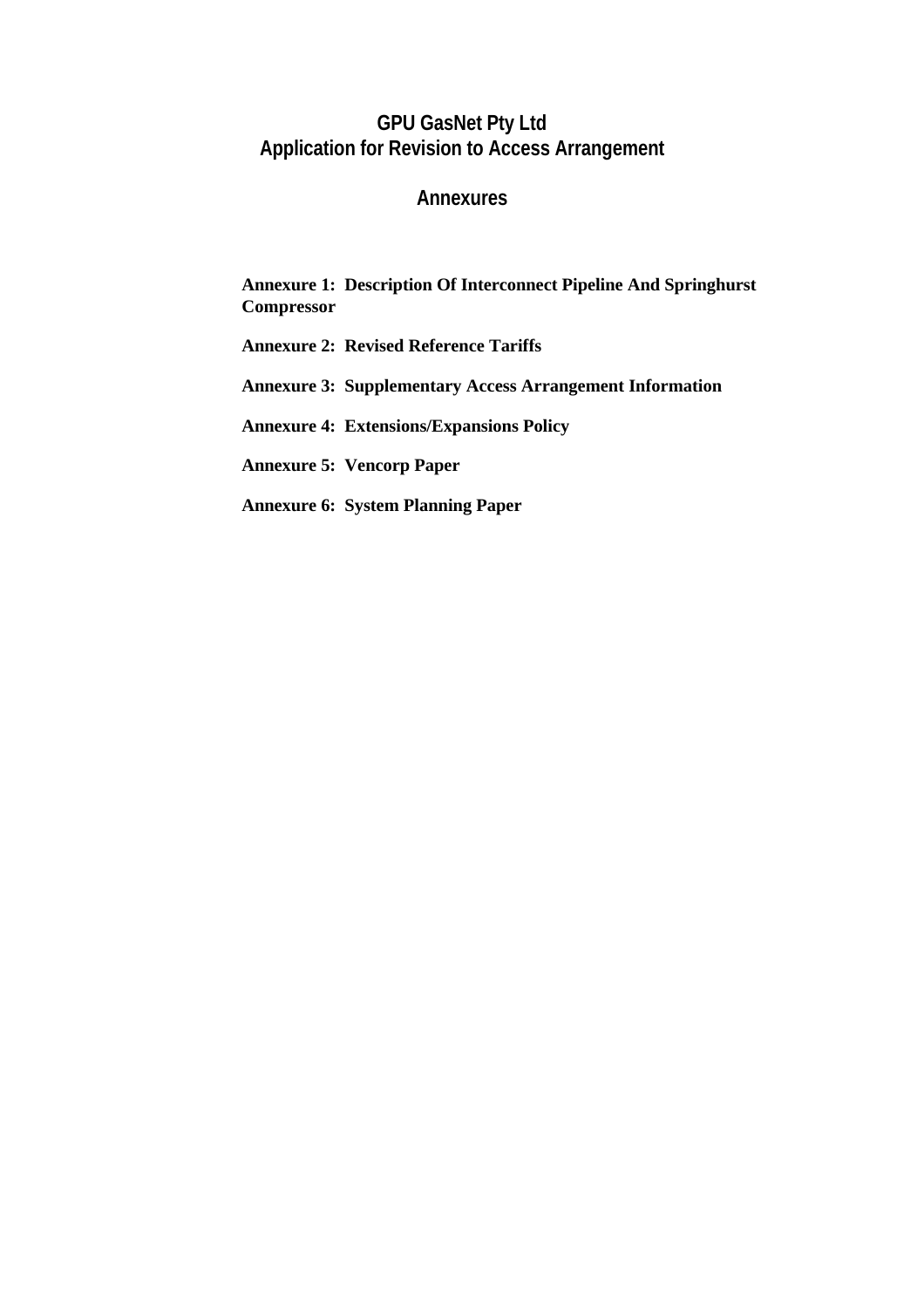# **GPU GasNet Pty. Ltd. Application for Revision to Access Arrangement Annexure 1**

# **1 Interconnect Pipeline**

The Interconnect pipeline commences from a branch valve on the Wollert to Wodonga pipeline at the Barnawartha-Howlong Rd and travels in a northerly direction to the EAPL Culcairn Meter Station in NSW. The pipeline crosses the Murray River approximately 5 km. north of Barnawartha. The pipeline route is shown on the attached map.

The length of GPU - owned pipeline is 62.5 km. The pipeline has a diameter of 450 mm, is internally unlined and has been built to an MAOP of 10,200 kPa. It is fitted with automatic linebreak controls, remote control and monitoring of line valves, and scraper stations at Barnawartha and Culcairn.

The pipeline is covered by two licences:

- Victorian Pipeline Licence 178 Diameter 450mm Barnawartha North to VIC/NSW Border *(Barnawartha to VIC/NSW Border)*; and
- NSW Pipeline Licence 24 Diameter 450mm VIC/Border to Culcairn *(VIC/NSW Border to Culcairn)*.

#### **2 Springhurst Compressor Station and Valves**

The locations of the Springhurst Compressor and the associated Valves are shown on the attached map.

## **2.1 Springhurst Compressor Station**

The Springhurst Compressor Station is situated on the 300mm diameter Wodonga to Wollert pipeline (MAOP 7400 kPag). It is located 20.9 km. south of Barnawartha (the point where the Interconnect joins the Wodonga to Wollert pipeline). Its purpose is to lift line pressure in the pipeline to assist the southward flow of gas towards Melbourne.

The Springhurst Compressor Station consists of one (1) Centaur 50 T-6100 gas turbine engine manufactured by Solar Turbines of the U.S.A., driving a 4 stage C3341 centrifugal compressor, also manufactured by Solar Turbines. The engine is rated at a nominal power of 4550 kW.

The single machine is housed in a sound attenuated enclosure. A separate process control room (PCR) houses the unit and station control systems, switch room and battery systems. There is no stand-by power generator.

The compressor station facilities include inlet station pipe work connecting to a suction filter separator with associated header pipe work, and outlet station pipe work with fin fan gas aftercoolers connecting to the Wollert/Wodonga pipeline. As the Springhurst Compressor Station is fitted with a gas discharge after-cooling system, recycling of gas through the compressors is permissible for periods up to half an hour.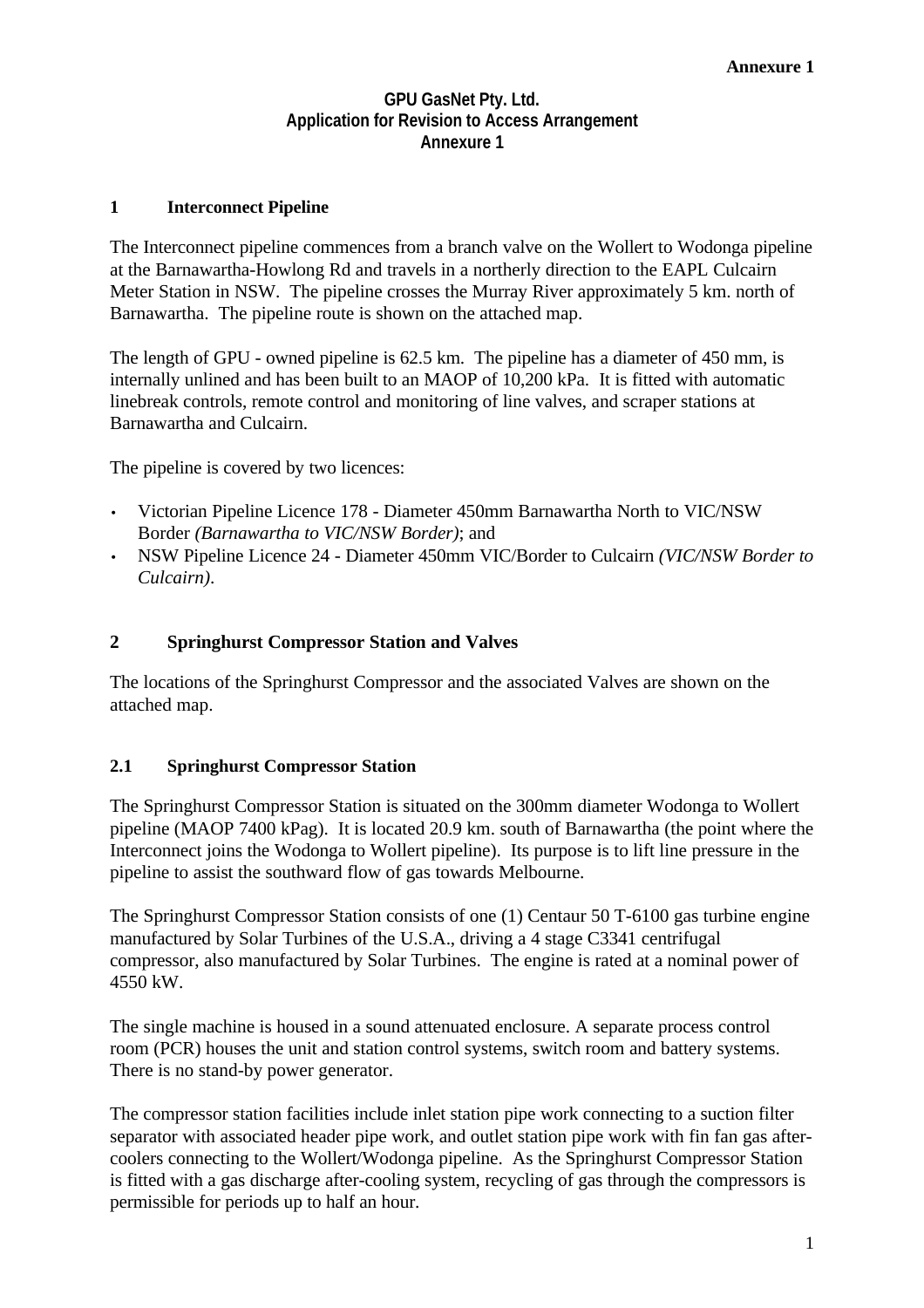Other features of the facility include:

- station inlet and outlet pipe work blowdown manifolds and vent stack:
- station and unit controls;
- SCADA facilities to the VENCorp control room; and
- auxiliary systems including a fuel gas meter, dual run fuel gas regulators and oily liquids separators.

The station is fitted with remote compressor unit start and stop functionality and initiation of a station emergency shutdown, via the VENCorp control room.

# **2.2 Barnawartha City Gate**

The Barnawartha City Gate is located at the junction of the Interconnect Pipeline and the Wodonga to Wollert pipeline. The facility consists of three parallel runs:

- one 300mm bi-directional un-regulated by-pass run which permits gas to flow in either direction between the two pipelines; and
- two 100mm uni-direction pressure regulator runs (one duty and one stand-by) which provide pressure reduction from the Interconnect 10200 kPa MAOP pipeline to the Wollert-to-Wodonga 7400 kPa MAOP pipeline.

The facility includes station pipe work, two line valve assemblies, an existing pig launching and receiving assembly, a station vent connecting to the Interconnect pipeline and station pipe work connecting to the Wollert to Wodonga pipeline. The facility has an RTU which allows remote set-point control of the active regulators and remote operation of a slam-shut valve in all three runs. The RTU also performs other local control, flow calculation and monitoring functions. A vortex flow meter is fitted in each regulator run to provide indicative flow measurement and the ability to implement flow control.

The facility can be operated in one of the following two operation modes:

- Bi-directional flow of gas between the Wollert to Wodonga pipeline; and
- Pressure reduction of gas flowing from the Interconnect pipeline into the Wollert to Wodonga pipeline.

# **2.3 Wandong Pressure Limiter**

The Wandong Pressure Limiter is located at the junction of the Wodonga - Wollert pipeline and the Wandong - Kyneton pipeline. The facility provides for pressure reduction of gas flowing from the Wollert - Wodonga into the Wandong - Kyneton pipeline. It consists of three parallel runs:

• One 250mm bi-directional un-regulated by-pass run which permits gas to flow in either direction between the Wollert to Wodonga pipeline and the Wandong to Kyneton pipeline; and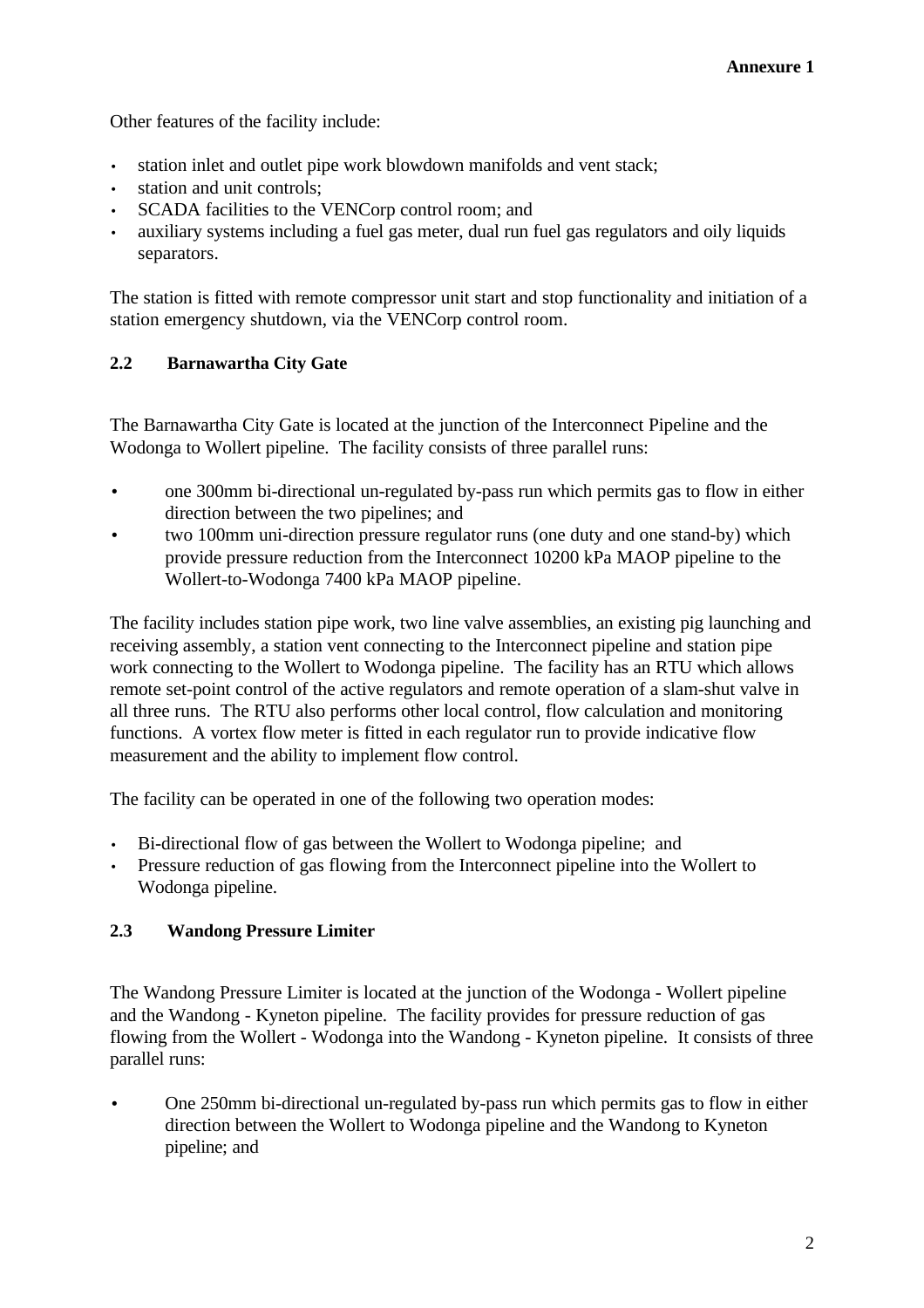• Two 150mm diameter uni-direction pressure regulator runs (one duty and one standby) which provide pressure reduction from the Wollert to Wodonga pipeline into the Wandong to Kyneton pipeline.

The pressure limiter facility includes inlet pipe work that connects directly into the Wollert to Wodonga pipeline and outlet pipe work that connects into the Wandong to Kyneton pipeline, and an existing pig launching and receiving station. A vortex flow meter is fitted in each regulator run to provide indicative flow measurement and the ability to implement flow control.

The facility has a RTU, which allows remote set-point control of the single-cut regulators and remote operation of the run isolation valves. The RTU also performs other local control, flow calculation and monitoring functions.

# **2.4 Ballan Actuated Valve Station**

The actuated valve facility is installed in parallel with an existing line valve 12.8 km. north of the Ballan bifurcation on the Ballan to Bendigo pipeline.

The facility consists of two parallel runs – one buried 150mm diameter remote actuated ball valve (UV-04) and one above ground 80mm diameter remote actuated ball valve (UV-08).

The facility has an RTU, which allows remote operation of both ball valves UV-04 and UV-08 and provides other monitoring functions.

# **2.5 Wollert Pressure Limiter and Modified Wollert City Gate**

The Wollert pressure limiter facility is installed within the same enclosure of the Wollert city gate. The pressure limiter facility consists of three parallel runs:

- One 300mm bi-directional un-regulated by-pass run which permits gas to flow in either direction between the Pakenham to Wollert pipeline and the Wollert to Wodonga pipeline; and
- Two 200 mm uni-direction pressure/flow regulator runs (one duty and one stand-by) which provide pressure reduction of gas flowing from the Pakenham to Wollert pipeline into the Wollert to Wodonga pipeline.

The facility has an RTU, which allows remote set-point control of the single cut regulators and remote operation of both the slam-shut and run isolation valves. The RTU also performs other local control, flow calculation and monitoring functions. A vortex flow meter is fitted in each regulator run to provide indicative flow measurement and the ability to implement flow control.

The facility also includes inlet and outlet pipe work connecting to the Wollert city gate and the Wollert compressor station.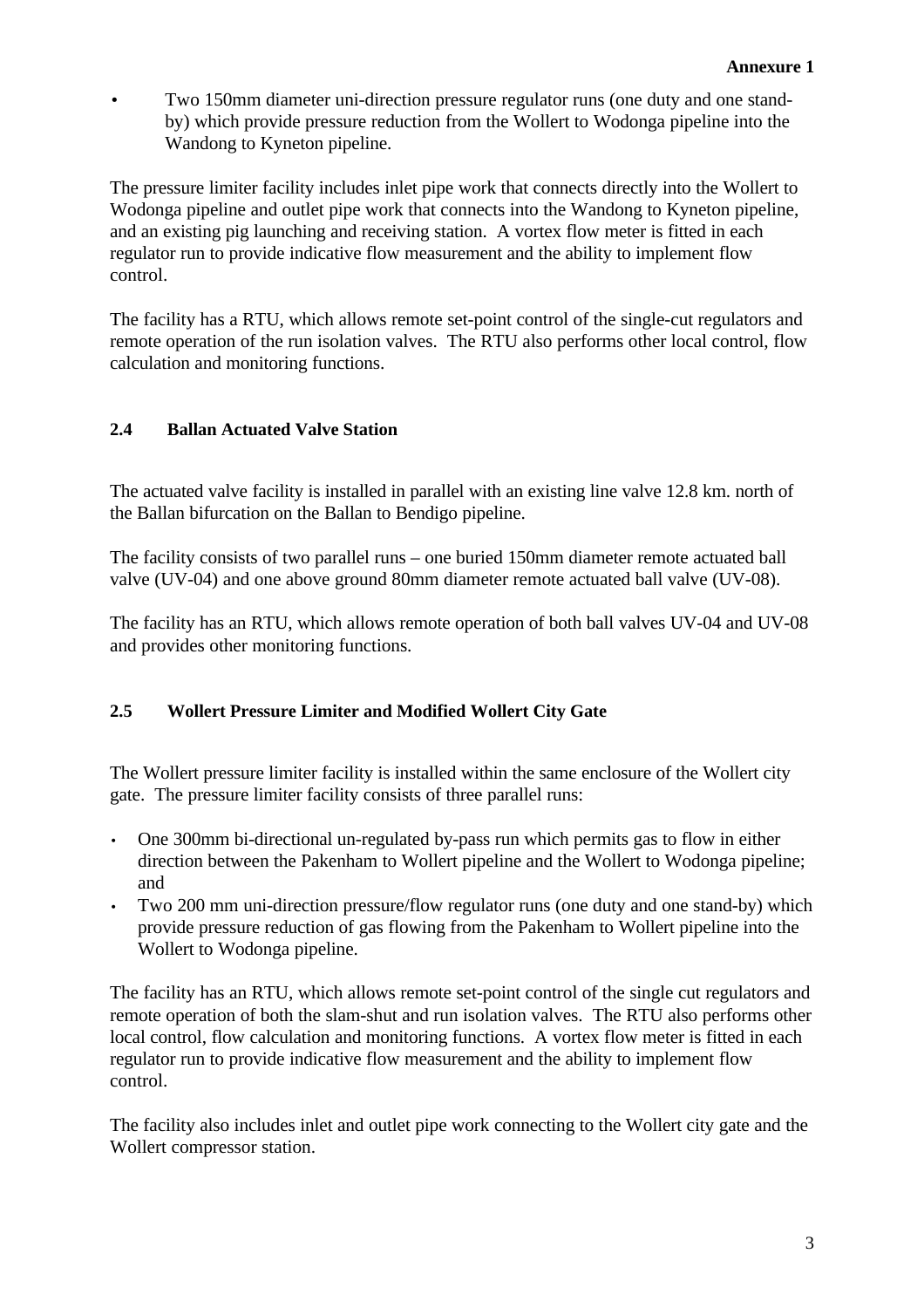The Wollert City Gate has been modified to operate in conjunction with the pressure limiter. The regulator station provides pressure reduction for gas being supplied into the Keon Park to Wollert transmission pipeline. The facility allows gas to be supplied with either Longford gas via the Pakenham to Wollert pipeline or with Moomba gas via the Wollert to Wodonga pipeline.

The existing pressure reduction regulator assembly consists of three runs each with two 200 mm regulators in active and monitor configuration. The assembly provides pressure reduction from 6890 kPag inlet to 2760 kPag outlet. The outlet valves on each of the three runs are fitted with pneumatic actuators for slam shut over-pressure protection of the down stream system.

The regulator assembly includes remote control capability for the following equipment:

- Remote operation of inlet actuated valves for two City gate runs (there are two actuated inlet valves in each run);
- Remote shutoff of outlet valves;
- Outlet pressure set point adjustment (existing).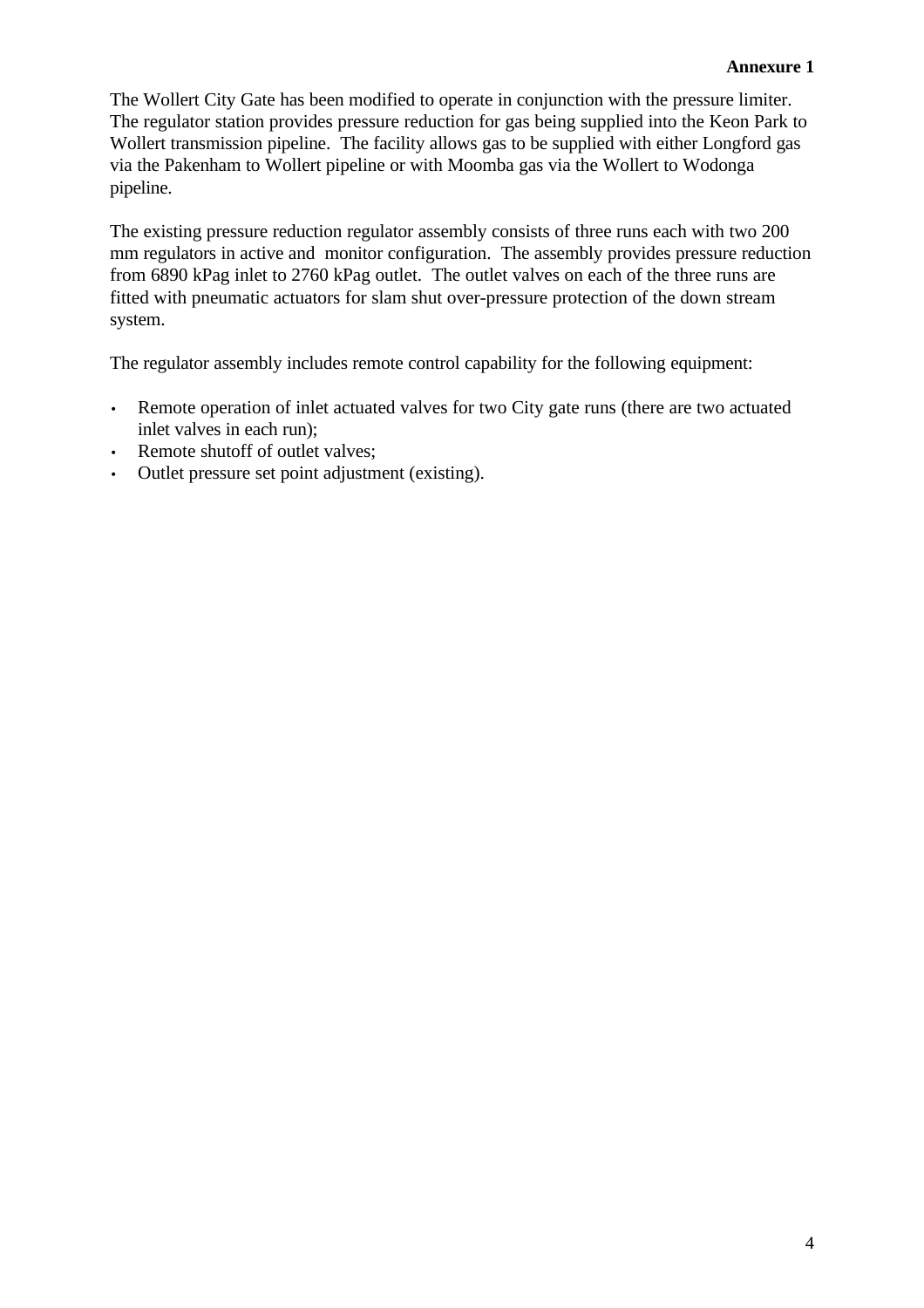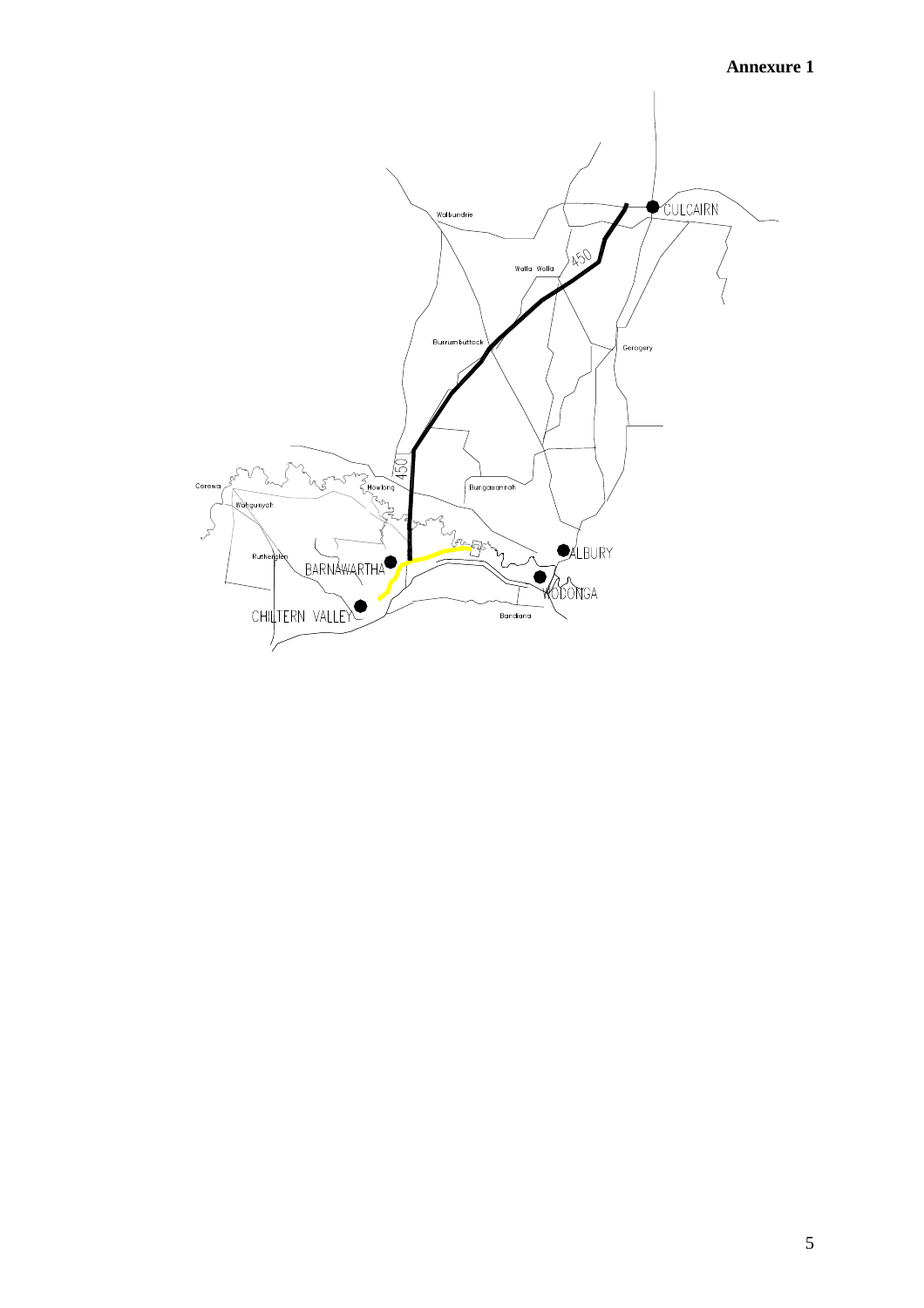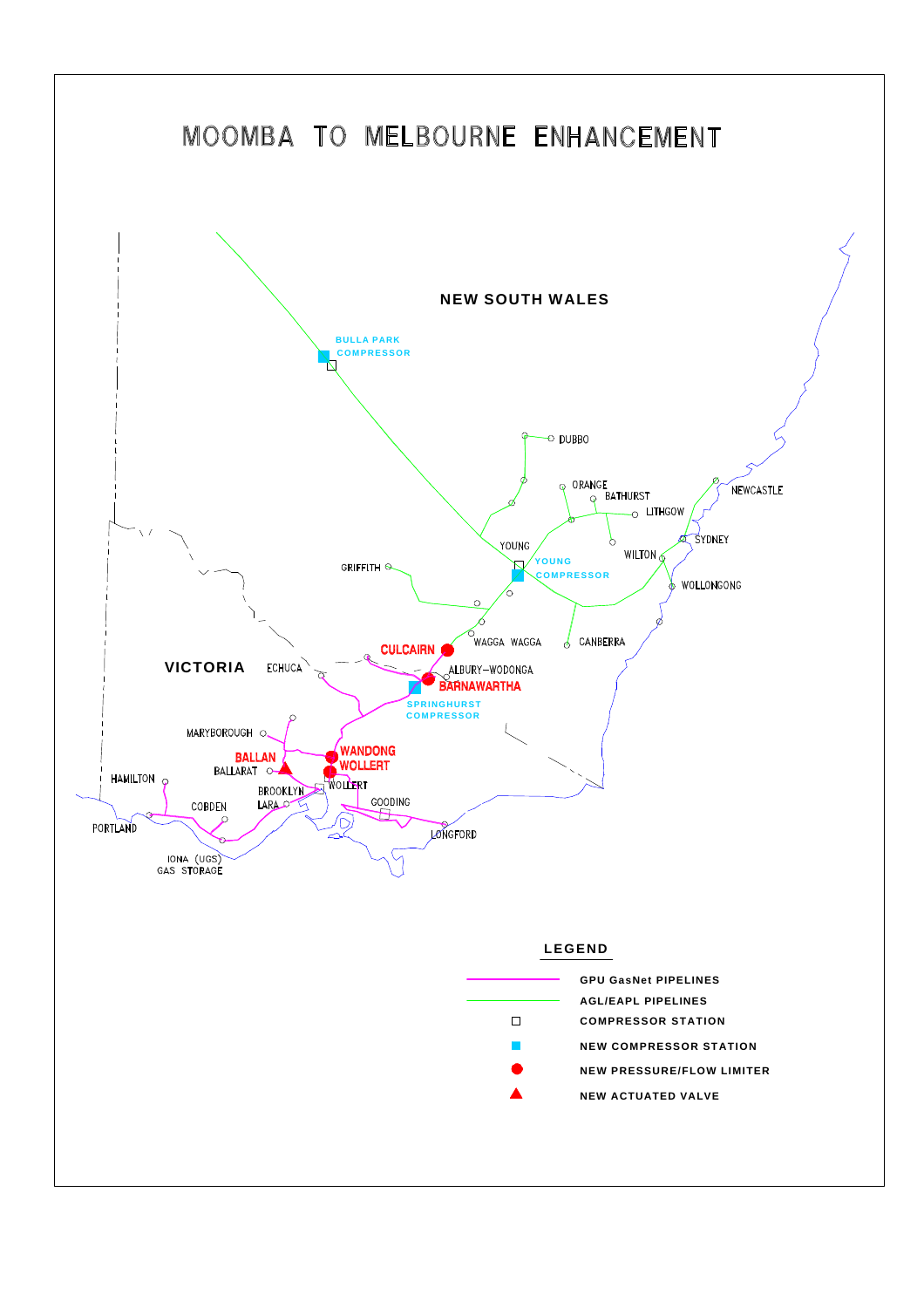# **GPU GasNet Pty. Ltd. Application for Revision to Access Arrangement Annexure 2**

# **Revised Reference Tariffs**

The revisions to the existing Reference tariffs for 1999 are shown in Tables 1(a) and 1(b). The revisions apply only to the Transmission tariff volume components for Transmission delivery tariff V and Transmission delivery tariff D, for the zones indicated in Table 1(a), and to the Transmission pipeline supply points indicated in Table 1(b).

The Reference tariff for the new Interconnect zone is shown in Table 2.

The revised price control factors are shown in Table 3.

#### **Table 1(a) Revised Reference tariffs 1999**

*Transmission delivery tariffs D and V*

| Tariff<br>no.  | Transmission zone | Transmission volume tariff component - calendar year<br>$(\$/GJ)$ |          |          |          |  |
|----------------|-------------------|-------------------------------------------------------------------|----------|----------|----------|--|
|                |                   | Pre-revision<br>tariff                                            | Option 1 | Option 2 | Option 3 |  |
|                | LaTrobe           | 0.053                                                             | 0.2855   | 0.1361   | 0.0833   |  |
| 3              | Lurgi             | 0.131                                                             | 0.3635   | 0.2141   | 0.1613   |  |
| $\overline{4}$ | Metro             | 0.079                                                             | 0.3115   | 0.1621   | 0.1093   |  |
| 5              | Calder            | 0.262                                                             | 0.4945   | 0.3451   | 0.2923   |  |
| 6              | South Hume        | 0.106                                                             | 0.3385   | 0.1891   | 0.1363   |  |
| 7              | Echuca            | 0.254                                                             | 0.4865   | 0.3371   | 0.2843   |  |
| 8              | North Hume        | 0.229                                                             | 0.4615   | 0.3121   | 0.2593   |  |

#### **Table 1(b) Revised reference tariffs 1999**

*Transmission pipeline supply point tariffs*

| Tariff<br>no. | Transmission pipeline<br>supply point | Transmission volume tariff component - calendar year<br>$(\$/GJ)$ |          |          |          |  |
|---------------|---------------------------------------|-------------------------------------------------------------------|----------|----------|----------|--|
|               |                                       | Pre-revision                                                      | Option 1 | Option 2 | Option 3 |  |
|               |                                       | tariff                                                            |          |          |          |  |
|               | Carisbrook                            | 0.286                                                             | 0.5185   | 0.3691   | 0.3163   |  |
|               | Chiltern Valley                       | 0.214                                                             | 0.4465   | 0.2971   | 0.2443   |  |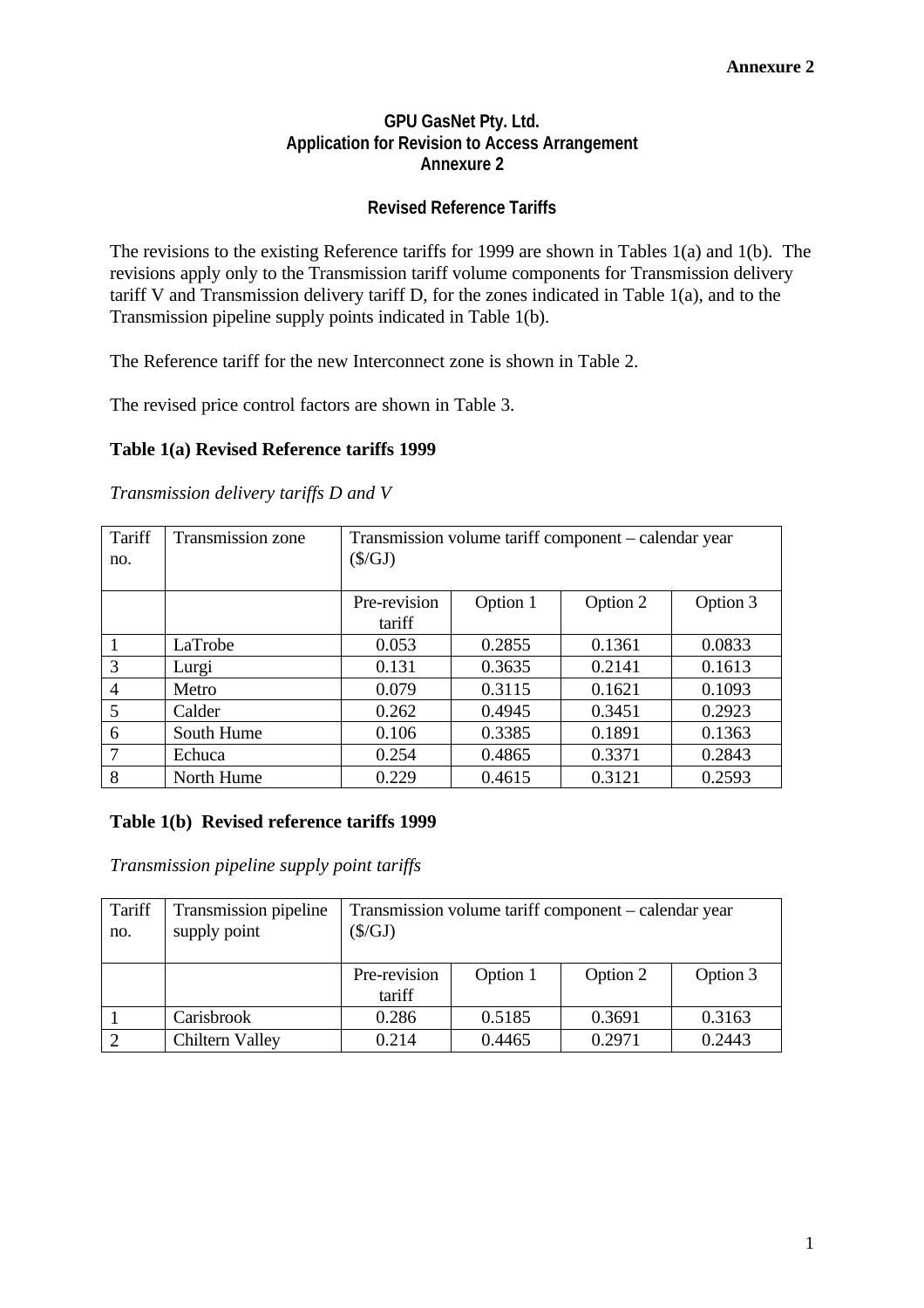# **Table 2 Interconnect zone tariff 1999**

| Transmission zone | Transmission demand tariff component – calendar year<br>(S/GJ) |
|-------------------|----------------------------------------------------------------|
| Interconnect      | 1.845                                                          |

The Interconnect zone tariff applies to both injections at Culcairn (south flowing gas) and withdrawals from the Interconnect pipeline (north flowing gas).

The injection rate is paid on the quantity of gas (in GJ) injected into the Principal Transmission System on behalf of a Customer (as defined in the Tariff Order) at Culcairn during the five gas days when the five highest daily quantities of gas (in GJ) were injected into the Principal Transmission System at Culcairn.

The withdrawal rate is paid on the 5 day withdrawal MDQ (as defined in the Tariff Order) for gas supplied from the Barnawartha transmission pipeline supply point into the Interconnect zone. The tariff is additional to the Reference tariffs that would apply in the absence of the Interconnect zone. That is, withdrawals from the Interconnect zone must pay the Interconnect zone tariff in addition to the applicable Reference tariff for withdrawals through the Barnawartha transmission pipeline supply point.

# **Table 3 Revised price control factors ATT**

| Year | ATT (\$99/GJ)    |          |          |          |  |  |
|------|------------------|----------|----------|----------|--|--|
|      | Pre-revision     | Option 1 | Option 2 | Option 3 |  |  |
|      | published tariff |          |          |          |  |  |
| 2000 | 0.300980         | 0.531506 | 0.384215 | 0.332117 |  |  |
| 2001 | 0.297838         | 0.299082 | 0.381069 | 0.328946 |  |  |
| 2002 | 0.298204         | 0.299427 | 0.381433 | 0.329297 |  |  |

The methodology describing the use of the ATT factors in the price control formulae is given in the Tariff Order. Each year the ATT factors will be modified by the appropriate CPI-X factor as described in A3.4 of the Tariff Order.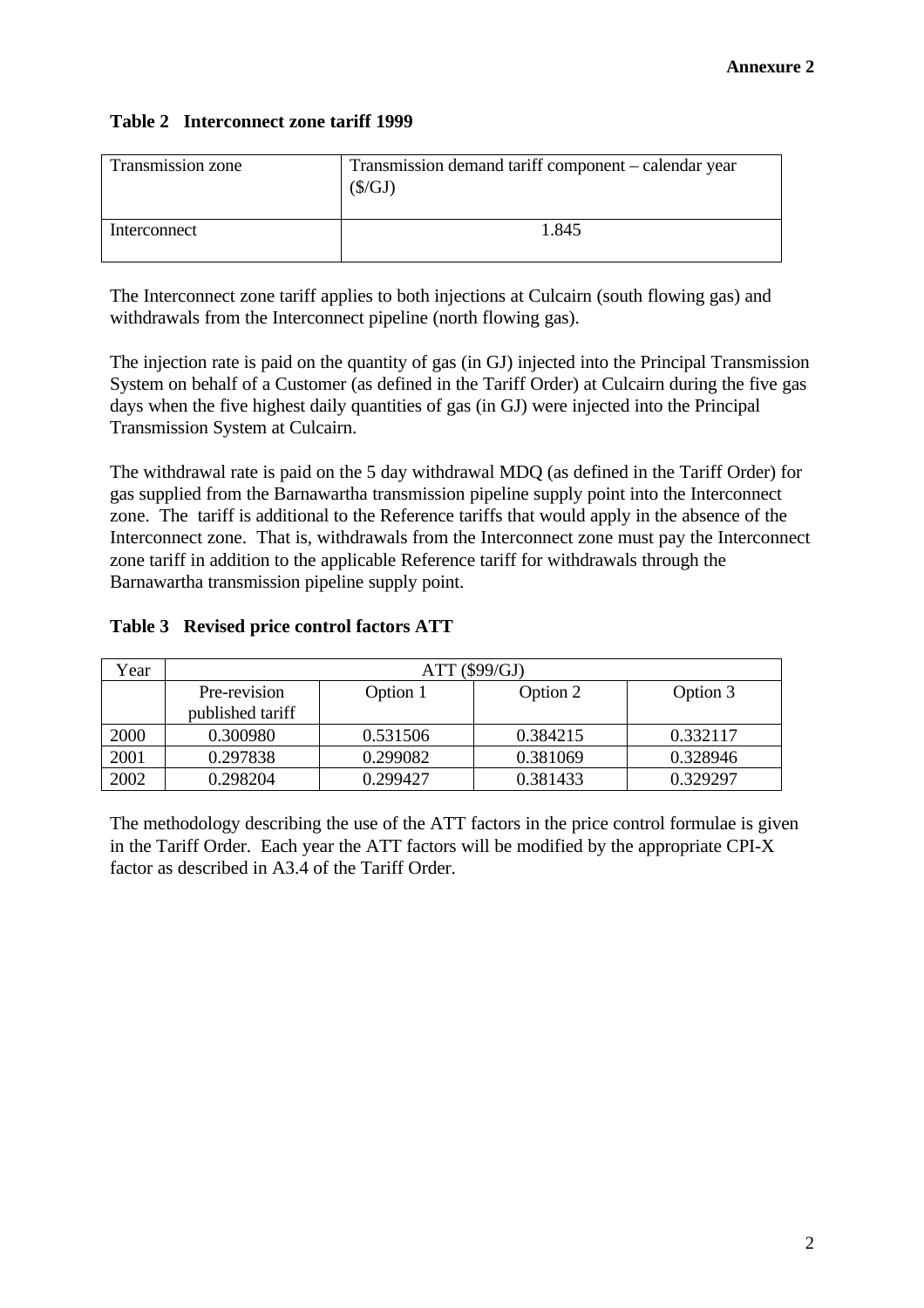# **GPU GasNet Pty Ltd Application for Revision to Access Arrangement Annexure 3 Supplementary Access Arrangement Information**

# **Tariff Proposals for the Interconnect Assets**

#### **1 Introduction**

GPU GasNet proposes to include the capital cost of the Interconnect, the Springhurst Compressor and the Valves within the GPU GasNet Capital Base. The Capital Base will be augmented by these capital costs from the date when each asset was available for use. The capital costs to be included in the Capital Base are:

#### **Table 1: Capital Costs**

|                               | Capital Cost      | Date included |
|-------------------------------|-------------------|---------------|
| Interconnect                  | $$19.5 \text{ m}$ | 15 July 1998  |
| <b>Springhurst Compressor</b> | $$16.5 \text{ m}$ | 31 May 1999   |
| Valves                        | \$4.4 m           | 31 May 1999   |

**Note:** the cost of the Springhurst Compressor has been reduced from the actual capital cost by a contribution of \$2.2M from the Victorian Government.

The inclusion of these assets in the Capital Base will require a revision to the approved Reference Tariffs described in the Victorian Gas Industry Tariff Order. This section describes the changes required to the published zonal Reference Tariffs, and introduces a new Interconnect zone to which a zonal tariff will apply. It also describes the amendments to the relevant price control factors for the years 2000 to 2002 inclusive.

This supplementary Access Arrangement Information must be read in conjunction with the original Access Arrangement Information approved by the Commission on 16 December 1998 and the Application for Revision to Access Arrangement to which this document is Annexed.

# **2 Tariff Proposal**

The revised Reference Tariffs will recover the full capital cost of the included assets, and the forecasted operating and maintenance costs over time.

As discussed in the Application for Revision to Access Arrangement, the benefits conferred by the assets are system-wide, and as a matter of principle the associated costs should be regarded as common costs, to be charged to the beneficiaries of the system-wide benefits on an equitable basis. However given that the Interconnect constitutes an extension to the Principal Transmission System, GPU GasNet believes that it is appropriate to define a new zone for this extension, and to levy a small charge for its use. The Interconnect zone will be defined as both an injection and a withdrawal pipeline, with a single tariff which applies to flows in either direction. The level of the zonal injection/withdrawal tariff is determined in consideration of the following factors:

**•** the tariff should not inhibit competition between NSW and Victoria, and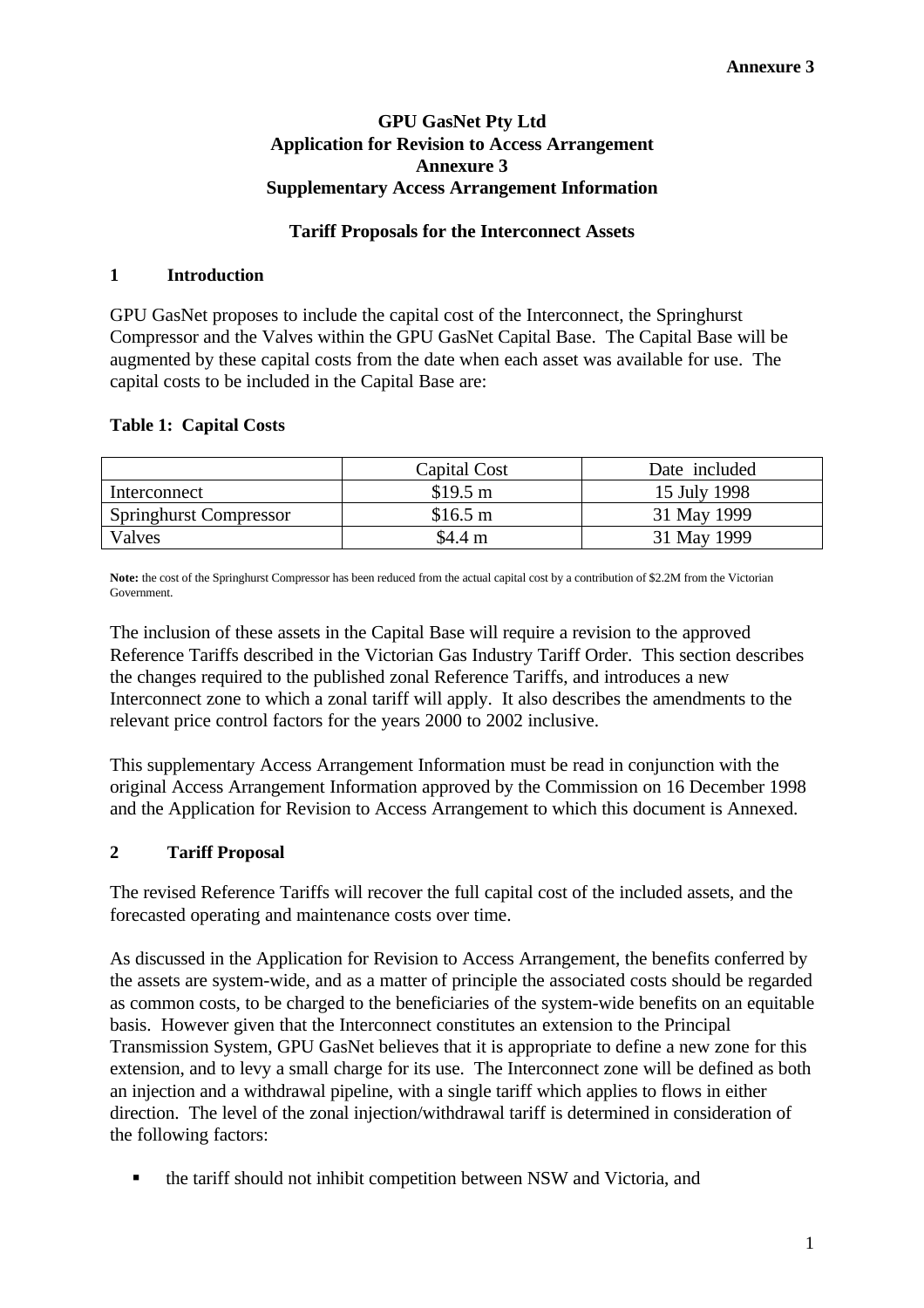• the tariff should recognise the risk to revenue recovery from gas swaps on the Interconnect.

An appropriate charge is obtained if 8% (\$1.6 m) of the capital cost of the Interconnect Pipeline is recovered from the zonal charge. As shown below, this cost allocation generates a tariff which lies between the fronthaul and backhaul tariffs applying on the EAPL pipeline system on an equivalent rate per km.

The remaining costs, which include all operating and maintenance costs, the capital cost of the Springhurst Compressor and Valves, and the residual 92% of the capital cost of the Interconnect Pipeline, will be treated as common costs, and will be recovered by an equal increase in the Transmission volume tariff component for those zones and transmission pipeline supply points which benefit from the system-wide benefits provided by these assets.

This method of cost allocation is based on the premise that the system-wide benefits are enjoyed equally by all users, in proportion to their use of the system. It is not dependent on the location of withdrawals, nor on the level of peak demand of each user. Hence it is most equitable to allocate the costs as a fixed charge per GJ of usage, in the same manner that indirect, non-locational costs are allocated within the GPU GasNet Principal Transmission System tariff methodology.

The increased charge will be allocated to withdrawals from the Principal Transmission System, excluding the users of the Western System (who are not connected to the Principal System in 1999) and users in NSW (who cannot as a whole be apportioned costs through this Access Arrangement).

|                                                                         | Capital                         | $O\&M$                                                      | Cost Pool         | <b>Charging Basis</b>             |
|-------------------------------------------------------------------------|---------------------------------|-------------------------------------------------------------|-------------------|-----------------------------------|
|                                                                         | Cost                            | (annual)                                                    |                   |                                   |
| <b>Interconnect Zonal</b>                                               | \$1.6 <sub>m</sub>              |                                                             | Locational        | Peak Injection & Peak             |
|                                                                         |                                 |                                                             | Peak              | <b>Delivery Charges</b>           |
| <b>System-Wide Benefits</b>                                             |                                 |                                                             |                   |                                   |
| <b>Residual Interconnect</b><br><b>Springhurst Compressor</b><br>Valves | \$17.9 m<br>\$16.5 m<br>\$4.4 m | $$0.12 \text{ m}$<br>$$0.09 \text{ m}$<br>$$0.01 \text{ m}$ | Common<br>Anytime | <b>Anytime Delivery</b><br>Charge |

#### **Table 2: Cost Allocation Basis**

**Note:** The O&M cost for the Springhurst Compressor is \$0.10 m in 1999 and \$0.09 m thereafter (in real terms). This assumes some marginal use of the compressor in 1999 followed by operation in a stand-by mode only in subsequent years. An additional cost of \$0.095 m is incurred in 1999 to cover consulting advice used in the preparation of this Application.

#### **2.1 Tariff Structure**

The revised tariffs will apply from 1 January 2000. This date has been selected as the most likely date for approval of these tariffs by the ACCC. The revised tariff rates are shown in Annexure 2.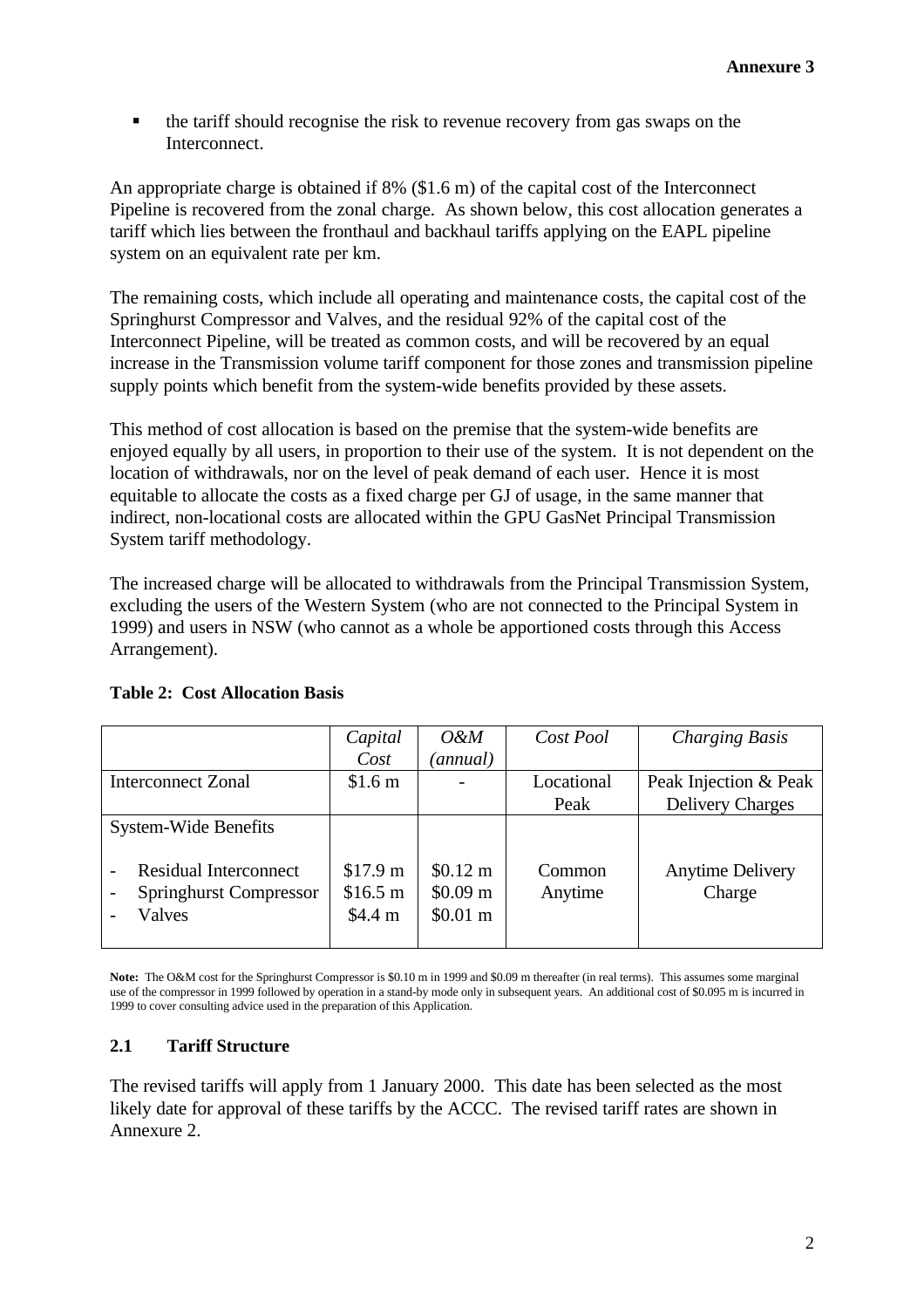The Interconnect zonal tariff will be charged on peak flows in both directions. This principle differs from that used for other zones in the GPU GasNet tariff structure, where tariffs apply only to flows in the "predominant direction". However, approximately equal quantities are forecast to flow in both directions on the Interconnect, hence it is appropriate on the basis of fairness to charge the same rate on flows in either direction. The tariff rate for flows into NSW will apply to the sum of the flows into NSW on the five peak withdrawal days, as defined within the North Hume tariff zone. The tariff rate for injections into Victoria will apply to the sum of the injections into Victoria on the five peak injection days at Culcairn.

The increase in the Transmission volume tariff component applies to both Tariff D and Tariff V withdrawals from all points in the Principal Transmission System, excluding the Western System, and excluding flows to NSW from the Barnawartha transmission pipeline supply point. The revised tariffs have been calculated as they would apply in 1999. The 1999 tariffs form the base from which the year 2000 tariffs will be reset by application of the transmission price control formulae.

# **2.2 Detailed Cost Data**

The detailed cost break-down for the Interconnect, the Springhurst Compressor and the Valves is shown in section 6.1 of the Application for Revision.

# **2.3 Tariff Methodology**

GPU GasNet is proposing three alternative methods for the calculation of the revised tariffs. As discussed in section 7.2 of the Application, GPU GasNet prefers Options 1 or 2, but the matter is ultimately one for the Commission..

| Option 1 | Recovery of capital costs in one year (2000).                           |
|----------|-------------------------------------------------------------------------|
| Option 2 | Recovery of capital costs over the first regulatory period 2000 to 2002 |
|          | inclusive.                                                              |
| Option 3 | Recovery of capital costs over the full economic life of the assets.    |

The capital costs that are recovered over these periods comprise the costs of the Springhurst Compressor, the Valves, and 92% of the cost of the Interconnect Pipeline. For simplicity, the capital cost attributed to the Interconnect zone (8% of the capital cost of the Interconnect Pipeline) is recovered over the full economic life in all options. It should be noted that the decision to recover costs over shorter periods in Options 1 and 2 does not imply that the associated assets will be de-commissioned. It is simply a means to relate the period of payment with the period over which the principal benefits will be obtained.

The tariff methodology for each option is described below. The broad principles and parameters underlying the calculations are the same as those used in the GPU GasNet Access Arrangement for the Principal Transmission System, including:

- Pre-tax real WACC of 7.75%;
- CPI annual escalation rate of 2.5%; and
- Forecast volumes as used in the existing tariff model, despite changed perceptions since the approval of the GPU GasNet Access Arrangement. This preserves the original intent of the incentive based regulation.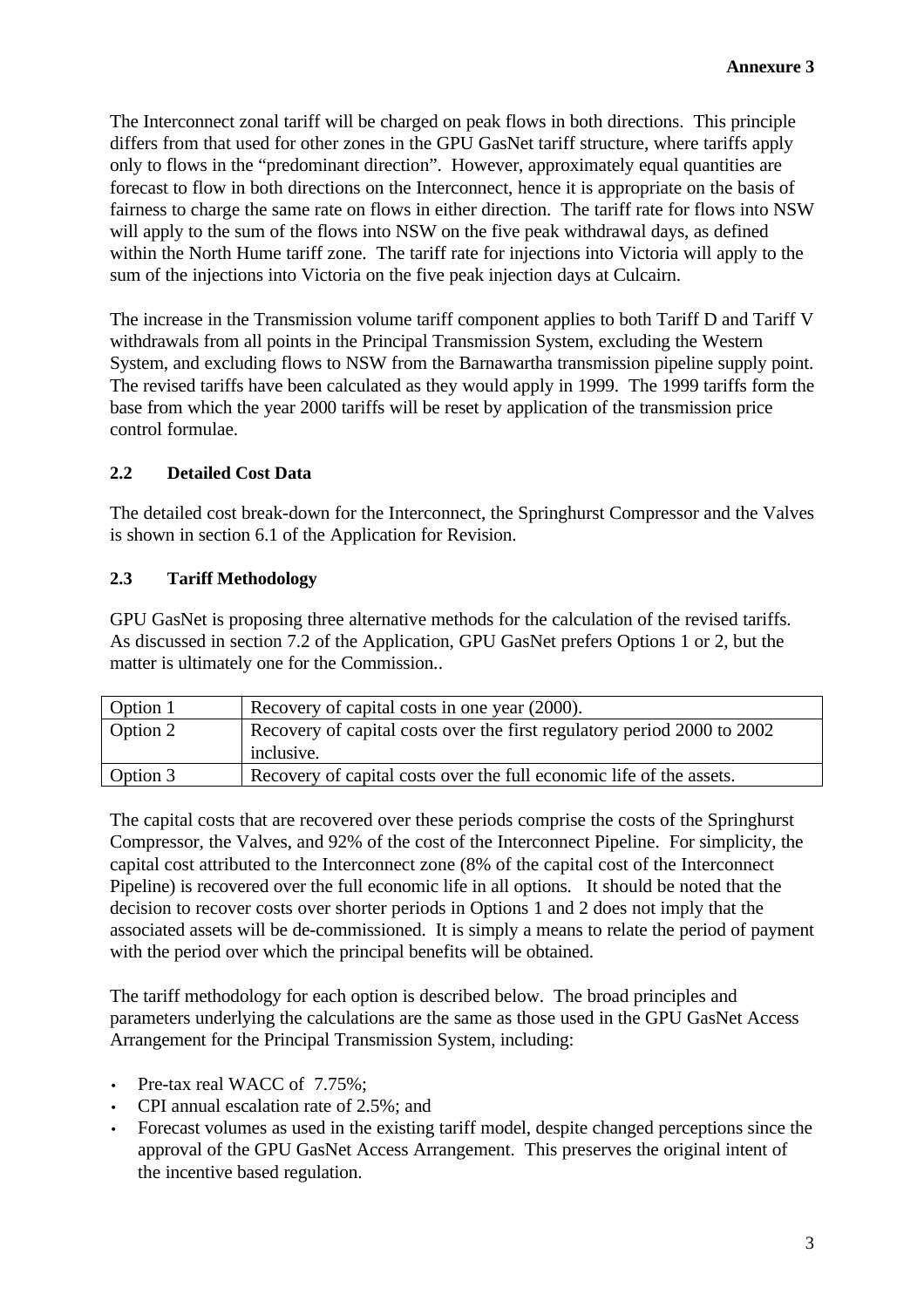The economic lives assumed for Option 3 are:

```
Interconnect 2033 (economic life of other pipeline assets)
• Springhurst Compressor 2028 (30 year technical life)
```
The tariffs have been calculated with the same methodology used to determine tariffs in the other zones of the Principal Transmission System. The method is referred to in the National Access Code as the NPV method. In broad terms this method aims to equate the NPV of the revenue requirement over the first regulatory period with the NPV of the forecast revenues (where the annual revenue requirement is determined by the cost of service model based on the assumed depreciation profile). The detailed steps are:

- Calculate the target revenue (or revenue requirement) each year from the commissioning date, using a cost of service model, allowing depreciation over the periods specified for each of Options 1 to 3. The cost of service includes the forecast annual operating and maintenance costs.
- Determine forecast chargeable volumes each year, commencing 1 January 2000.
- Set a tariff escalating at  $CPI 2.7\%$  to earn a revenue stream from the forecast chargeable volumes.
- Set the tariff for 1999 so that the NPV of target revenues over the period 1998 to 2002 equates to the NPV of the forecast and actual revenues over the same period.

# **2.4 Results – Interconnect Zonal Tariff**

Costs for the Interconnect zone are allocated as shown in Table 2.

#### **Table 3: Target Revenue – Interconnect Zonal Tariff (Options 1,2 and 3)**

|                  | 1998      | 1999                       | 2000                   | 2001                   | 2002                   |
|------------------|-----------|----------------------------|------------------------|------------------------|------------------------|
|                  | \$m       | $\mathop{\rm Sm}\nolimits$ | $\mathop{\mathrm{Sm}}$ | $\mathop{\mathrm{Sm}}$ | $\mathop{\mathrm{Sm}}$ |
| Return on Assets | 0.056     | 0.121                      | 0.120                  | 0.120                  | 0.119                  |
| Depreciation     | 0.021     | 0.045                      | 0.046                  | 0.047                  | 0.048                  |
| O&M              |           |                            |                        |                        |                        |
| Total            | $0.077\,$ | 0.166                      | 0.167                  | 0.167                  | 0.167                  |

#### **Year ending 31 December**

*Note:* Interconnect is fully depreciated at end 2033.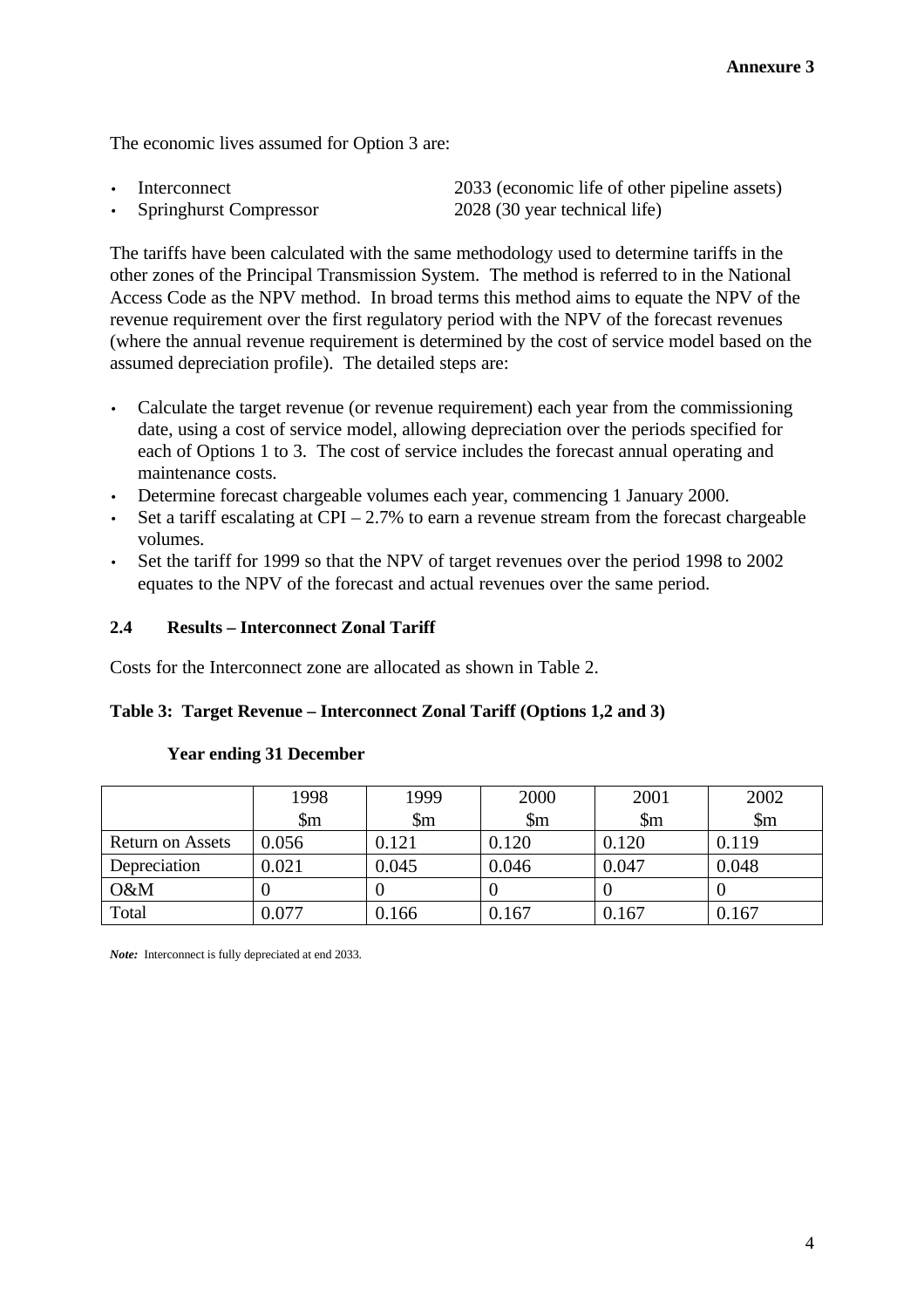# **Table 4: Forecast Chargeable Volumes on Interconnect Zone (Options 1,2 and 3)**

|                         | 1998 | 1999 | 2000 | 2001      | 2002 |
|-------------------------|------|------|------|-----------|------|
|                         | TJ   | TJ   | TJ   | <b>TJ</b> | TJ   |
| 5-day peak Injections   |      | U    | 70   | 70        | 70   |
| (North-South)           |      |      |      |           |      |
| 5-day Peak Withdrawals  |      | U    | 78   | 78        | 78   |
| (South-North)           |      |      |      |           |      |
| <b>Total Injections</b> |      | U    | 148  | 148       | 148  |
| and Withdrawals         |      |      |      |           |      |

## **Year ending 31 December**

*Note*: Forecasts are from the GPU GasNet Access Arrangement:

• Injection volumes north-south are 5 PJ per annum at 13.7 TJ/day which is 70 TJ over 5 days.

• Withdrawal volumes south-north are 3 PJ per annum at peak 17 TJ/day which is 78 TJ over 5 days, allowing for the daily profile.

• Tariffs commences from January 2000.

#### **Table 5: Forecast Tariffs and Revenues –Interconnect Zone (All Options)**

|                    | 1998 | 1999   | 2000   | 2001   | 2002   |
|--------------------|------|--------|--------|--------|--------|
| Zonal Tariff \$/GJ |      | 1.8451 | 1.8156 | 1.8120 | 1.8083 |
| \$ m<br>Revenues   |      |        | 0.269  | 0.269  | 0.268  |

# **2.5 Results – System-Wide Tariff**

#### **Table 6a and 6b: Target Revenue**

*Table 6a: Residual Interconnect System-Wide Target Revenue*

#### **Year ending 31 December**

|                         | 1998                   | 1999                   | 2000                   | 2001                   | 2002                   |
|-------------------------|------------------------|------------------------|------------------------|------------------------|------------------------|
|                         | $\mathop{\mathrm{Sm}}$ | $\mathop{\mathrm{Sm}}$ | $\mathop{\mathrm{Sm}}$ | $\mathop{\mathrm{Sm}}$ | $\mathop{\mathrm{Sm}}$ |
| <b>Return on Assets</b> |                        |                        |                        |                        |                        |
| -Option 1               | 0.649                  | 1.147                  | 0.588                  | $\overline{0}$         | $\theta$               |
| - Option 2              | 0.649                  | 1.266                  | 0.973                  | 0.665                  | 0.341                  |
| - Option 3              | 0.649                  | 1.394                  | 1.388                  | 1.381                  | 1.372                  |
| Depreciation            |                        |                        |                        |                        |                        |
| -Option 1               | 3.398                  | 7.398                  | 7.583                  | $\theta$               | $\overline{0}$         |
| - Option 2              | 1.875                  | 4.083                  | 4.185                  | 4.290                  | 4.397                  |
| - Option 3              | 0.236                  | 0.514                  | 0.527                  | 0.540                  | 0.553                  |
| $O\&M$                  | 0.055                  | 0.119                  | 0.122                  | 0.125                  | 0.128                  |
| Total                   |                        |                        |                        |                        |                        |
| -Option 1               | 4.101                  | 8.664                  | 8.293                  | 0.125                  | 0.128                  |
| - Option 2              | 2.578                  | 5.468                  | 5.280                  | 5.079                  | 4.866                  |
| - Option 3              | 0.939                  | 2.027                  | 2.036                  | 2.046                  | 2.054                  |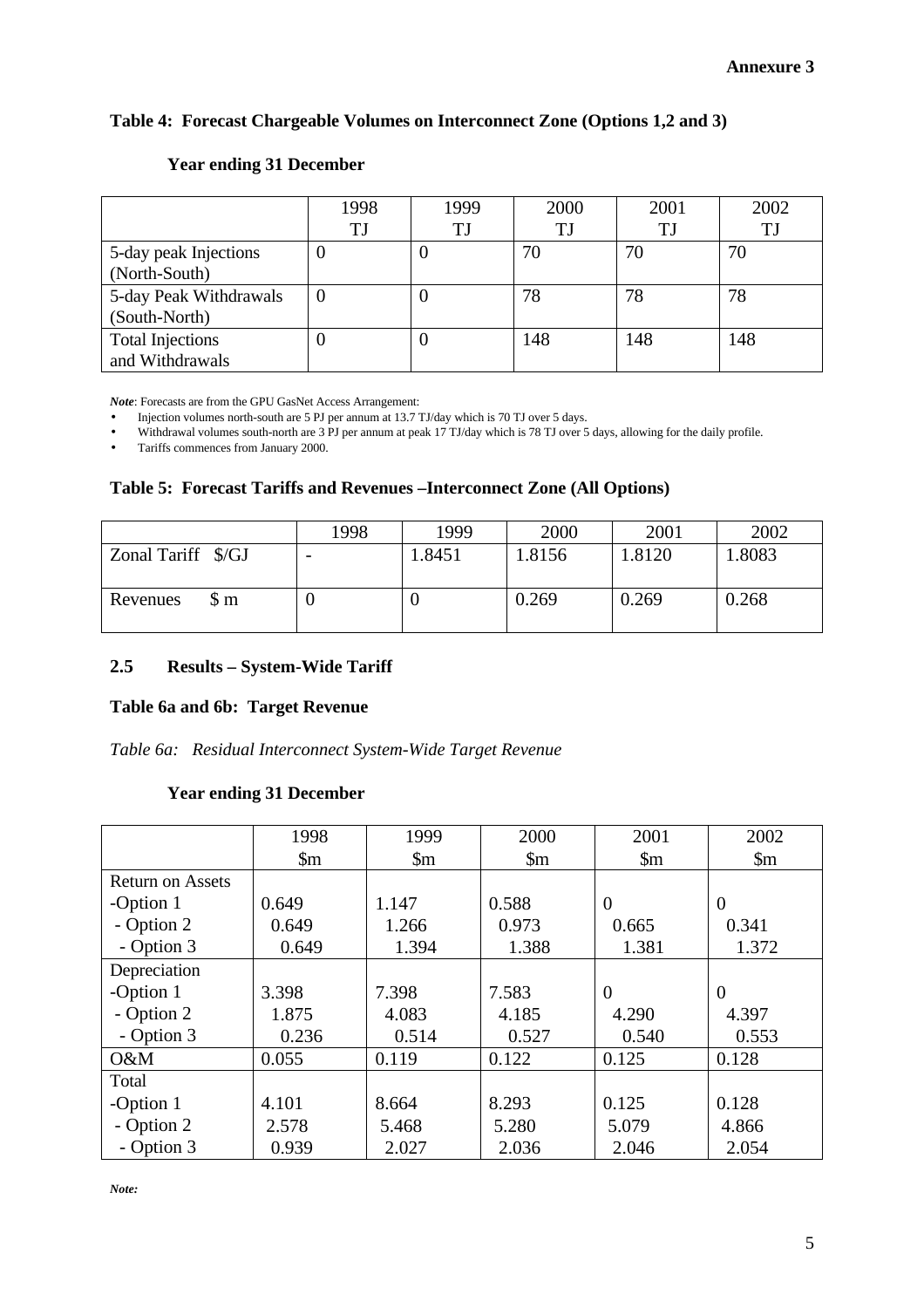Option 1 Interconnect is fully depreciated at end 2000. Option 2 Interconnect is fully depreciated at end 2002. Option 3 Interconnect is fully depreciated at end 2033.

*Table 6b: Springhurst Compressor and Valves System-Wide Target Revenue*

|                   | 1998                   | 1999                   | 2000                   | 2001                   | 2002                   |
|-------------------|------------------------|------------------------|------------------------|------------------------|------------------------|
|                   | $\mathop{\mathrm{Sm}}$ | $\mathop{\mathrm{Sm}}$ | $\mathop{\mathrm{Sm}}$ | $\mathop{\mathrm{Sm}}$ | $\mathop{\mathrm{Sm}}$ |
| Return on Assets- |                        |                        |                        |                        |                        |
| Option 1          | 0                      | 0.958                  | 1.055                  | $\overline{0}$         | $\overline{0}$         |
| - Option 2        | 0                      | 0.958                  | 1.400                  | 0.957                  | 0.490                  |
| - Option 3        | 0                      | 0.958                  | 1.641                  | 1.624                  | 1.605                  |
| Depreciation      |                        |                        |                        |                        |                        |
| -Option 1         | $\overline{0}$         | 7.788                  | 13.616                 | $\theta$               | $\theta$               |
| - Option 2        | 0                      | 3.445                  | 6.022                  | 6.173                  | 6.327                  |
| - Option 3        | 0                      | 0.418                  | 0.730                  | 0.748                  | 0.767                  |
| $O\&M$            | $\overline{0}$         | 0.205                  | 0.100                  | 0.103                  | 0.105                  |
| Total             |                        |                        |                        |                        |                        |
| -Option 1         | $\theta$               | 8.951                  | 14.771                 | 0.103                  | 0.105                  |
| - Option 2        | 0                      | 4.607                  | 7.523                  | 7.232                  | 6.923                  |
| - Option 3        | 0                      | 1.580                  | 2.471                  | 2.475                  | 2.477                  |

#### **Year ending 31 December**

*Note:*

Option 1 Springhurst Compressor is fully depreciated at end 2000.

Option 2 Springhurst Compressor is fully depreciated at end 2002.

Option 3 Springhurst Compressor is fully depreciated at end 2028.

#### **Table 7: Forecast Chargeable Volumes on System – System-Wide Benefits**

#### **Year ending 31 December**

|                                                             | 1998 | 1999 | 2000           | 2001  | 2002  |
|-------------------------------------------------------------|------|------|----------------|-------|-------|
|                                                             | PJ   | PJ   | PJ             | P.    | PJ    |
| <b>Annual Withdrawals</b><br>-Option 1<br>- Options 2 and 3 |      |      | 209.4<br>209.4 | 216.8 | 220.6 |

*Note*: Forecasts are from the GPU GasNet Access Arrangement:

• Annual volumes are the forecast withdrawals from Principal Transmission System excluding Western System and NSW exports.

• Tariffs commences from January 2000.

#### **Table 8a and 8b: Forecast Tariffs and Revenues – System-Wide Tariff**

#### *Table 8a: Interconnect System-Wide Revenues*

|                          | 1998 | 1999   | 2000   | 2001   | 2002   |
|--------------------------|------|--------|--------|--------|--------|
| System-Wide Tariff \$/GJ |      |        |        |        |        |
| -Option 1                |      | 0.1120 | 0.1102 | -      |        |
| - Option 2               |      | 0.0400 | 0.0394 | 0.0393 | 0.0392 |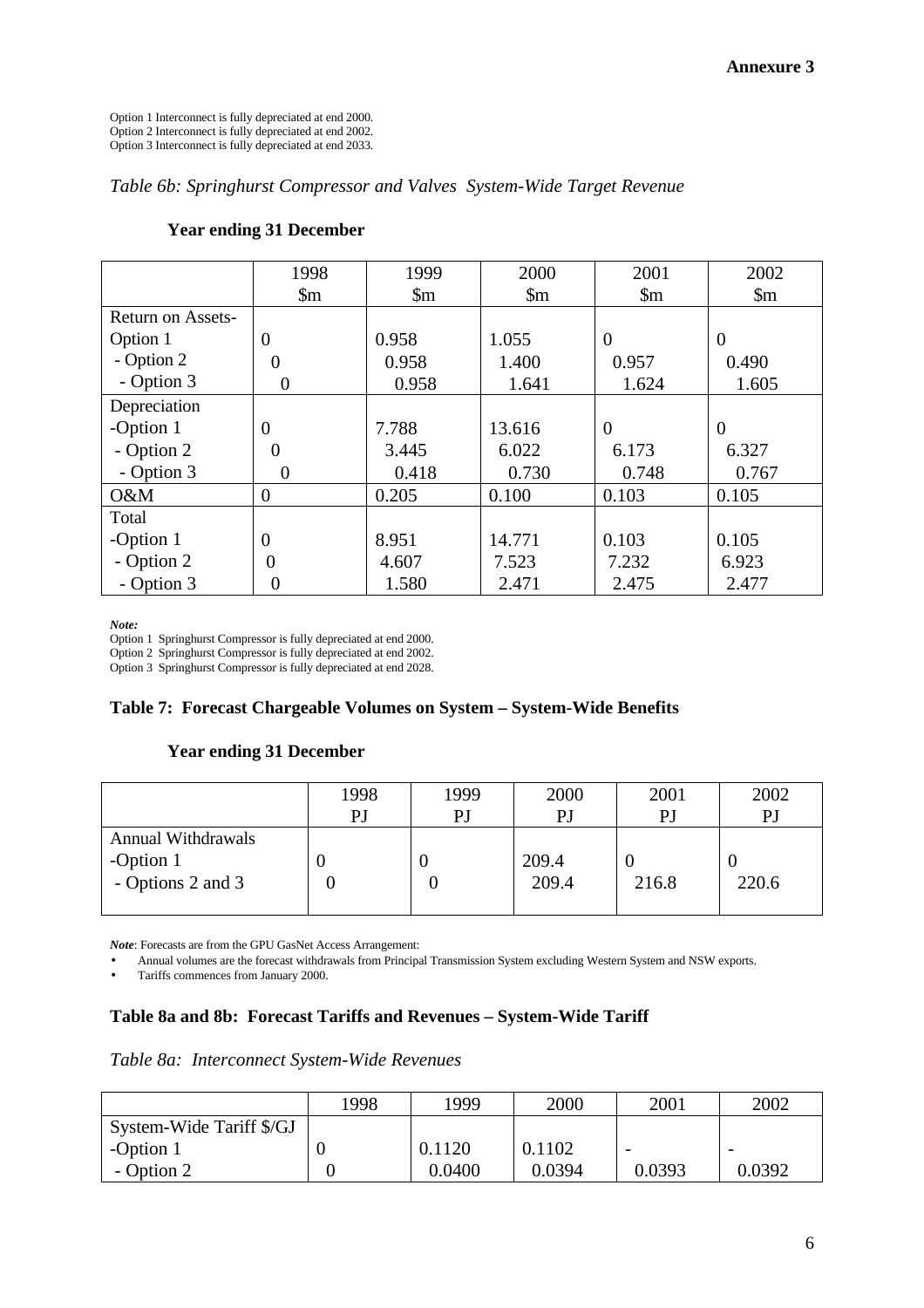| - Option 3 |      | 0.0156 | 0.0153 | 0.0153 | 0.0152 |
|------------|------|--------|--------|--------|--------|
| Revenues   | \$ m |        |        |        |        |
| -Option 1  |      |        | 23.081 |        |        |
| - Option 2 |      |        | 8.246  | 8.518  | 8.653  |
| - Option 3 |      |        | 3.204  | 3.309  | 3.362  |

*Table 8b: Springhurst Compressor and Valves System-Wide Revenues*

|                              | 1998     | 1999   | 2000   | 2001     | 2002     |
|------------------------------|----------|--------|--------|----------|----------|
| System-Wide Tariff \$/GJ     |          |        |        |          |          |
| -Option 1                    |          | 0.1205 | 0.1186 | $\theta$ | $\theta$ |
| - Option 2                   |          | 0.0431 | 0.0424 | 0.0423   | 0.0422   |
| - Option 3                   |          | 0.0147 | 0.0145 | 0.0145   | 0.0144   |
| $\mathfrak{S}$ m<br>Revenues |          |        |        |          |          |
| -Option 1                    | $\theta$ | 0      | 24.835 | $\Omega$ | $\theta$ |
| - Option 2                   |          | 0      | 8.884  | 9.177    | 9.322    |
| - Option 3                   |          |        | 3.036  | 3.136    | 3.186    |

# **2.6 Revised Price Control Parameters**

The Victorian Gas Industry Tariff Order specifies the parameters and formulae that control the re-setting of tariffs each year. The principal control parameter is the Average Transmission Tariff (ATT) which is published in the Tariff Order for the years 2000 to 2002 inclusive. The ATT is the average price which will generate the forecast revenue if the forecast annual volumes are achieved. The ATT factors must be revised to include the increase in forecast revenues arising from the recovery of the additional costs of the Interconnect and the Springhurst Compressor. The forecast volumes have not changed from those used in the original Access Arrangement.

The method to calculate the revised ATT factors is:

- (a) Determine incremental forecast revenues.
- (b) Calculate revised Average Transmission Tariff by dividing the forecast system withdrawal volumes into the adjusted revenues.
- (c) Adjust back by CPI-X escalator.

Table 9 summarises the additional forecast revenues for the 3 options.

Table 10 calculates the revised ATT factors including the additional revenues from the incremental capital, and the forecast annual volumes, and adjusts back by the CPI-X escalator. The revised ATT factors will replace the values appearing in the current Tariff Order.

#### **Table 9: Additional Forecast Tariffed Revenues**

| Revenues (\$m)           | 2000   | 2001  | 2002  |
|--------------------------|--------|-------|-------|
| Interconnect Zone        | ).269  | ).269 | 0.268 |
|                          |        |       |       |
| Interconnect System-Wide |        |       |       |
| Option 1                 | 23.081 |       |       |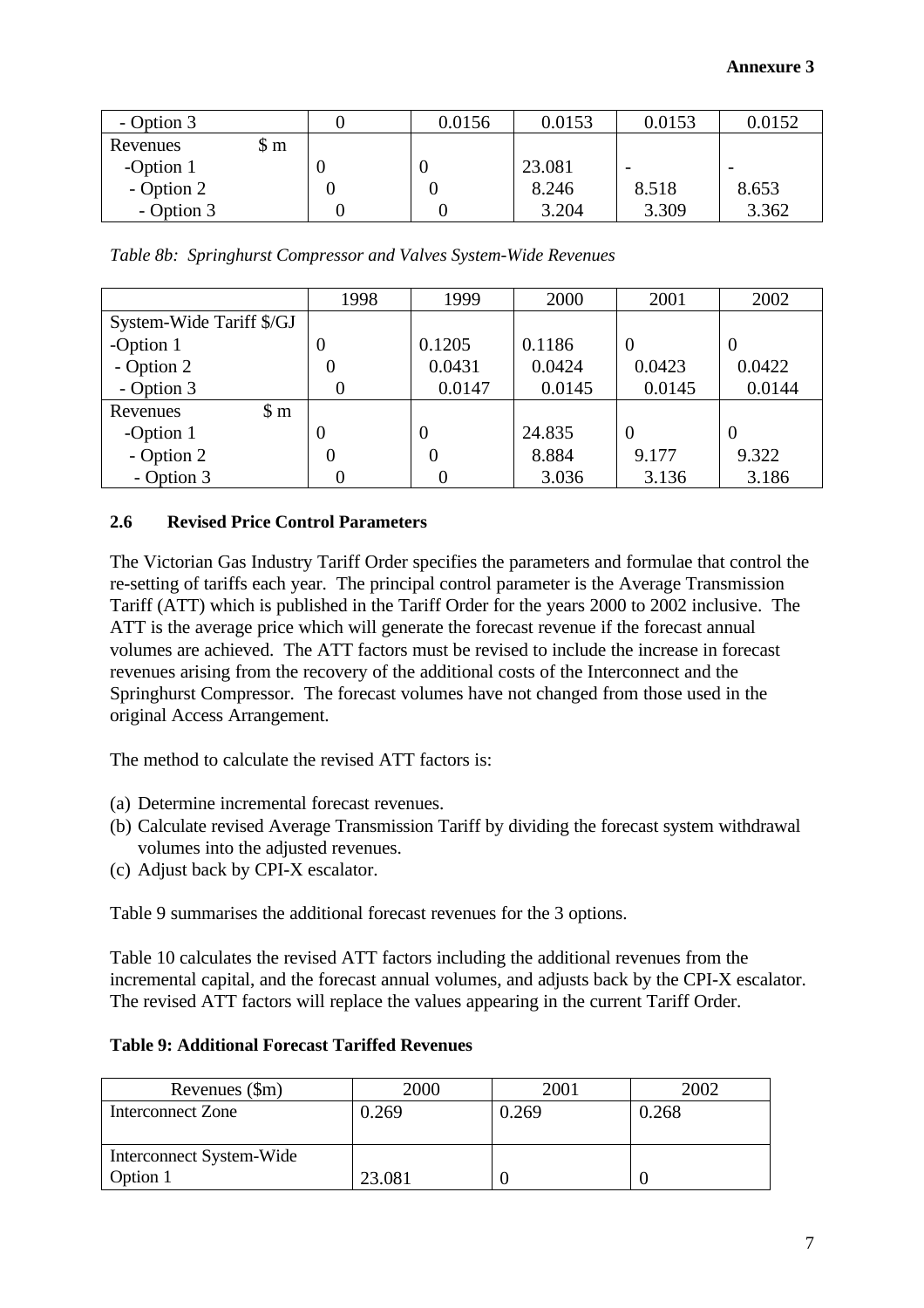| Option 2                        | 8.246  | 8.518    | 8.653    |
|---------------------------------|--------|----------|----------|
| Option 3                        | 3.204  | 3.309    | 3.362    |
| Spring/Valves System-Wide       |        |          |          |
| Option 1                        | 24.835 | $\theta$ | $\theta$ |
| Option 2                        | 8.884  | 9.177    | 9.322    |
| Option 3                        | 3.036  | 3.136    | 3.186    |
| <b>Total Additional Revenue</b> |        |          |          |
| Option 1                        | 48.185 | 0.269    | 0.268    |
| Option 2                        | 17.398 | 17.964   | 18.242   |
| Option 3                        | 6.508  | 6.714    | 6.815    |

# **Table 10: Calculation of Revised ATT**

|                              | 2000      | 2001     | 2002     |
|------------------------------|-----------|----------|----------|
| Incremental Revenues (\$m)   |           |          |          |
| Option 1                     | 48.185    | 0.269    | 0.268    |
| Option 2                     | 17.398    | 17.964   | 18.242   |
| Option 3                     | 6.508     | 6.714    | 6.815    |
| Volume (PJ)                  | 212.422   | 219.777  | 223.640  |
| Incremental ATT (\$/GJ)      |           |          |          |
| Option 1                     | 0.2268374 | 0.001222 | 0.001198 |
| Option 2                     | 0.081903  | 0.081736 | 0.081571 |
| Option 3                     | 0.030639  | 0.030549 | 0.030474 |
| Adj. Factor (CPI-X)          | 0.984     | 0.996    | 0.994    |
| Incremental ATTs (\$(99)/GJ) |           |          |          |
| Option 1                     | 0.230526  | 0.001244 | 0.001223 |
| Option 2                     | 0.083235  | 0.083231 | 0.083229 |
| Option 3                     | 0.031137  | 0.031108 | 0.031094 |
| Published ATTs (\$(99)/GJ)   | 0.300980  | 0.297838 | 0.298204 |
| Revised ATTs (\$(99)/GJ)     |           |          |          |
| Option 1                     | 0.531506  | 0.299082 | 0.299427 |
| Option 2                     | 0.384215  | 0.381069 | 0.381433 |
| Option 3                     | 0.332117  | 0.328946 | 0.329297 |

**Note:** The adjustment factor in 1999 is 1, and in subsequent years is adjusted by (1+CPI-X), where CPI is 2.5% and X is 2.7%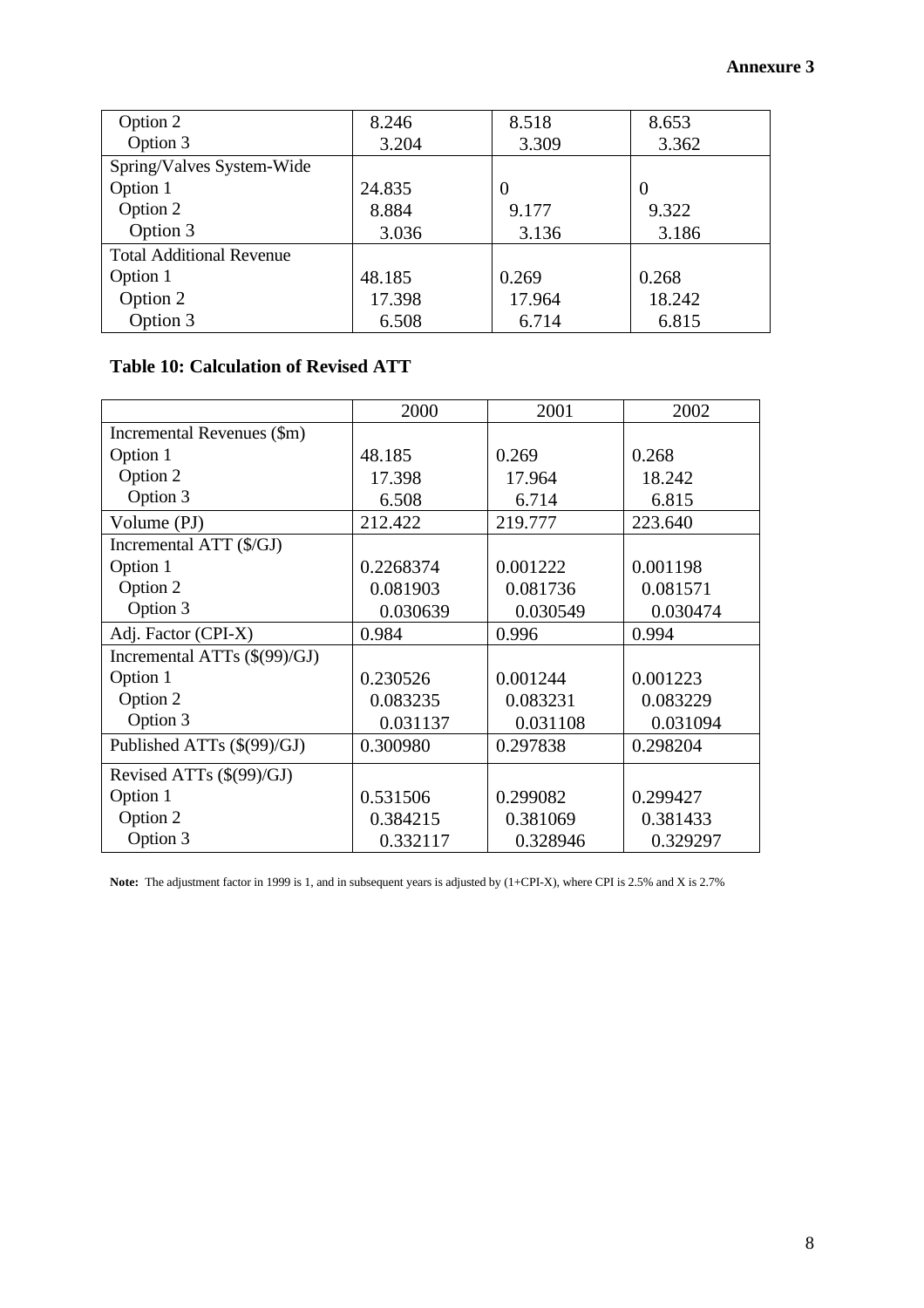# **GPU GasNet Pty Ltd Application for Revision to Access Arrangement**

#### **Annexure 4**

#### **Extensions/Expansions Policy**

#### **5.7.1 Coverage**

- (a) Subject to clause 5.7.1(c), an *extension* or *expansion* to the *Principal Transmission System* is covered by this Access Arrangement.
- (b) Prior to an *extension* or *expansion* coming into service, TPA will give notice to the Regulator specifying:
	- (1) the location of the *extension* or *expansion*;
	- (2) its costs;
	- (3) its length;
	- (4) any other matter TPA considers relevant.
- (c) Subject to clause 5.7.1(d), a significant *extension* will not be covered by this Access Arrangement if TPA gives written notice to the Regulator (which notice may be given together with a notice under clause 5.7.1(b)) before the *extension* comes into service that the *extension* will not form part of this Access Arrangement.
- (d) Clause 5.7.1(c) does not apply where:
	- (1) a party successfully seeks *coverage* of the *extension* under section 1 of the Victorian Access Code; or
	- (2) the *extension* was assumed and included in the calculation of the *Reference Tariffs.*
- (e) For the purposes of clause 5.7.1(c), a significant *extension* is an *extension* where:
	- (1) the cost of the *New Facility* which comprises the *extension* is greater than \$5 million; or
	- (2) the *extension* exceeds 10 kilometres in length.
- (f) Notwithstanding any of the preceding provisions of this clause 5.7.1, the *extension* representing the natural gas pipeline extending from Barnawartha (Vic) to Culcairn (NSW) ("the Interconnect") shall be dealt with in the following way:
	- (1) a notice under paragraph 5.7.1(b) shall be deemed to have been given;
	- (2) no notice under paragraph 5.7.1(c) shall be given.

#### **5.7.2 Effect of Extension/Expansion on Reference Tariffs**

- (a) Where the *New Facilities Investment* passes the *Economic Feasibility Test*, the *New Facility* is included in the *Capital Base* and is charged the *Reference Tariffs*.
- (b) Where the *New Facilities Investment* does not pass the *Economic Feasibility Test*, the standard procedure is that:
	- (1) a proportion of the *New Facility* corresponding to the proportion of the *New Facilities Investment* that passes the *Economic Feasibility Test* is included in the *Capital Base* and is charged the *Reference Tariffs*; and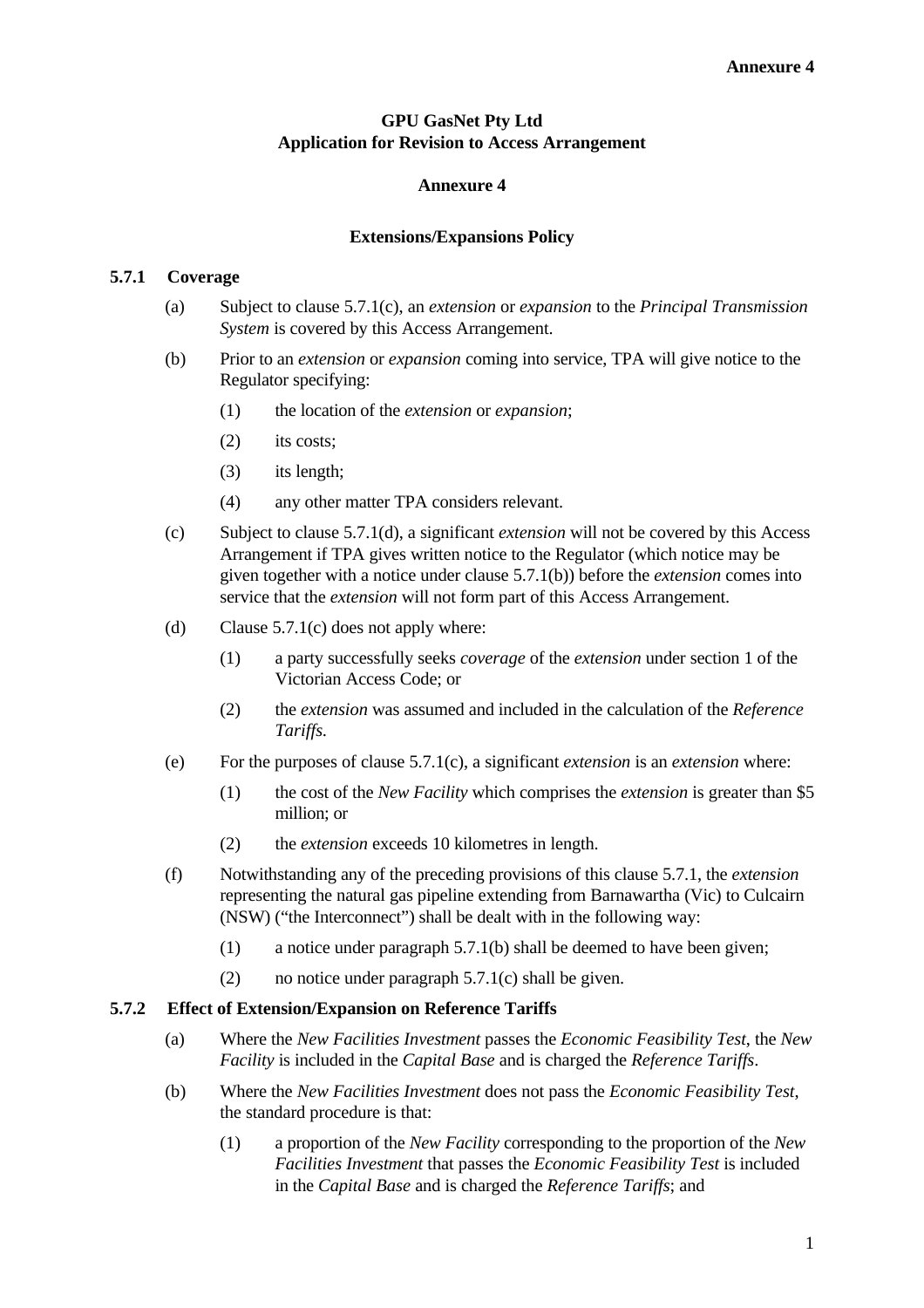- (2) the proportion of the *New Facilities Investment* that does not pass the *Economic Feasibility Test* may, at TPA's election, be -
	- (A) recovered by a *Surcharge* approved by the *Regulator* under section 8.25 of the Victorian Access Code and levied on *Users* of *Incremental Capacity*;
	- (B) recovered by a *Capital Contribution* a *User* agrees to pay TPA which may be assumed to be a *Surcharge*;
	- (C) included in a *Speculative Investment Fund* under clause 5.3.4 of the *Reference Tariff Policy*; or
	- (D) recovered by a combination of these options.
- (c) *New Facilities Investment* that does not pass the *Economic Feasibility Test* may be recovered outside the standard procedure in clause 5.7.2(b) where:
	- (1) TPA and/or *Users* satisfy the Regulator that the *New Facilities Investment* passes the *System-Wide Benefits Test*, in which case the Regulator may approve higher *Reference Tariffs* for all *Users* and the *New Facility* may be included in the *Capital Base*; or
	- (2) the *New Facility* is able to be included in the *Capital Base* on grounds that it is necessary to maintain the safety, integrity or contracted capacity of the Reference Services.

#### **5.7.3 Submissions to vary an Access Arrangement**

For the avoidance of doubt:

- (a) if, pursuant to the *Extension*/*Expansion* Policy set out in the clauses above, an *extension* or *expansion* becomes covered by this Access Arrangement, that coverage shall not be deemed to be a change to this Access Arrangement;
- (b) if pursuant to this clause or to the *Extension*/*Expansion* Policy set out in the clauses above, a *Surcharge* is to be applied, the application of that *Surcharge* shall not be deemed to be a change to this Access Arrangement;
- (c) notwithstanding clause 5.7.3(b) above, solely for the purposes of public consultation, a notice given under section 8.25 of the Victorian Access Code, shall be treated with as if it were the submission of a revision under section 2.28 of that Code; and
- (d) where any submission to vary this Access Arrangement has the consequence that Reference Tariffs will be changed, section 2 of the Victorian Access Code shall apply.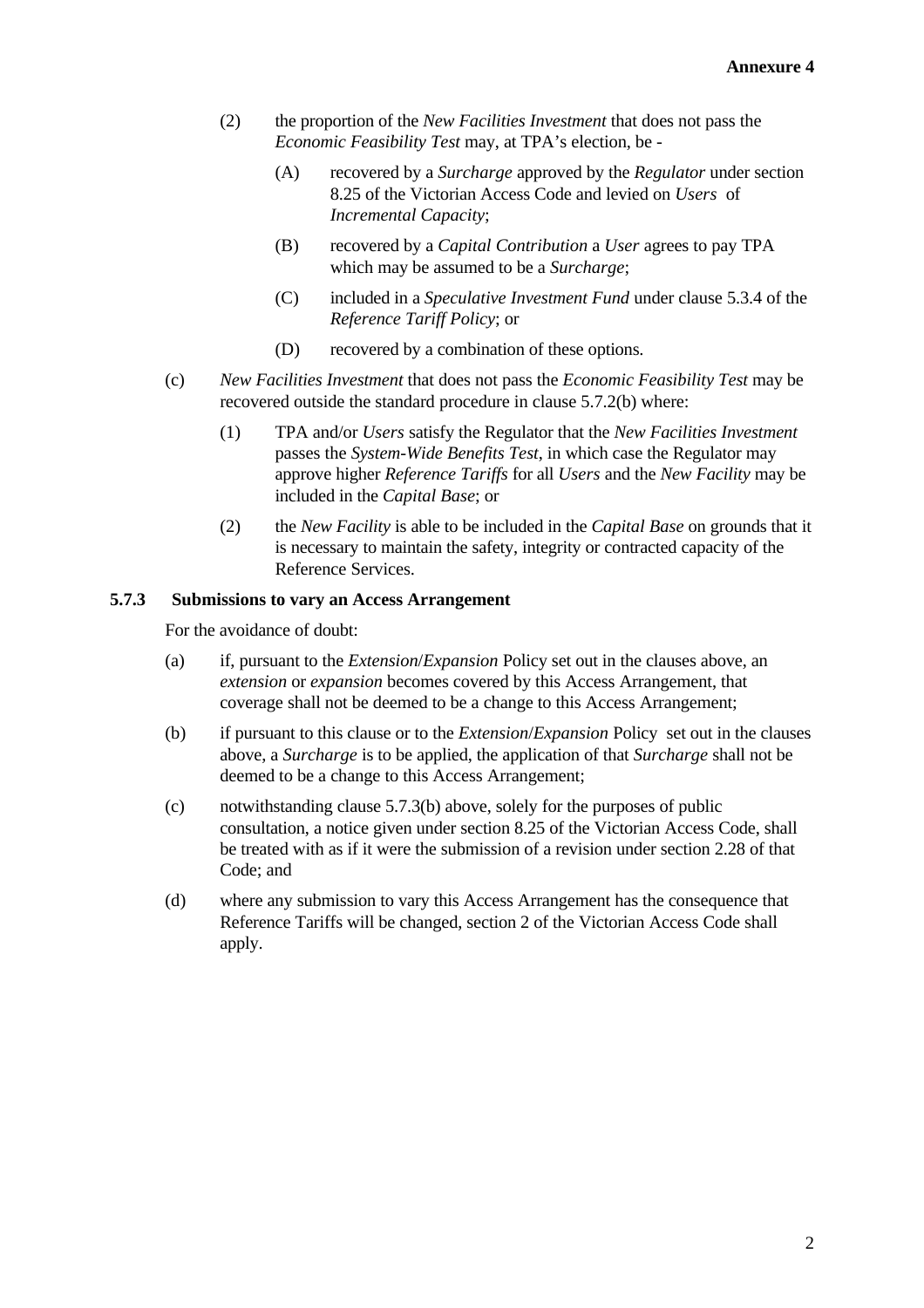# **GPU GasNet Pty Ltd Application for Revision to Access Arrangement**

# **Annexure 5**

# **VENCorp Paper**

Please see attached.(Text only)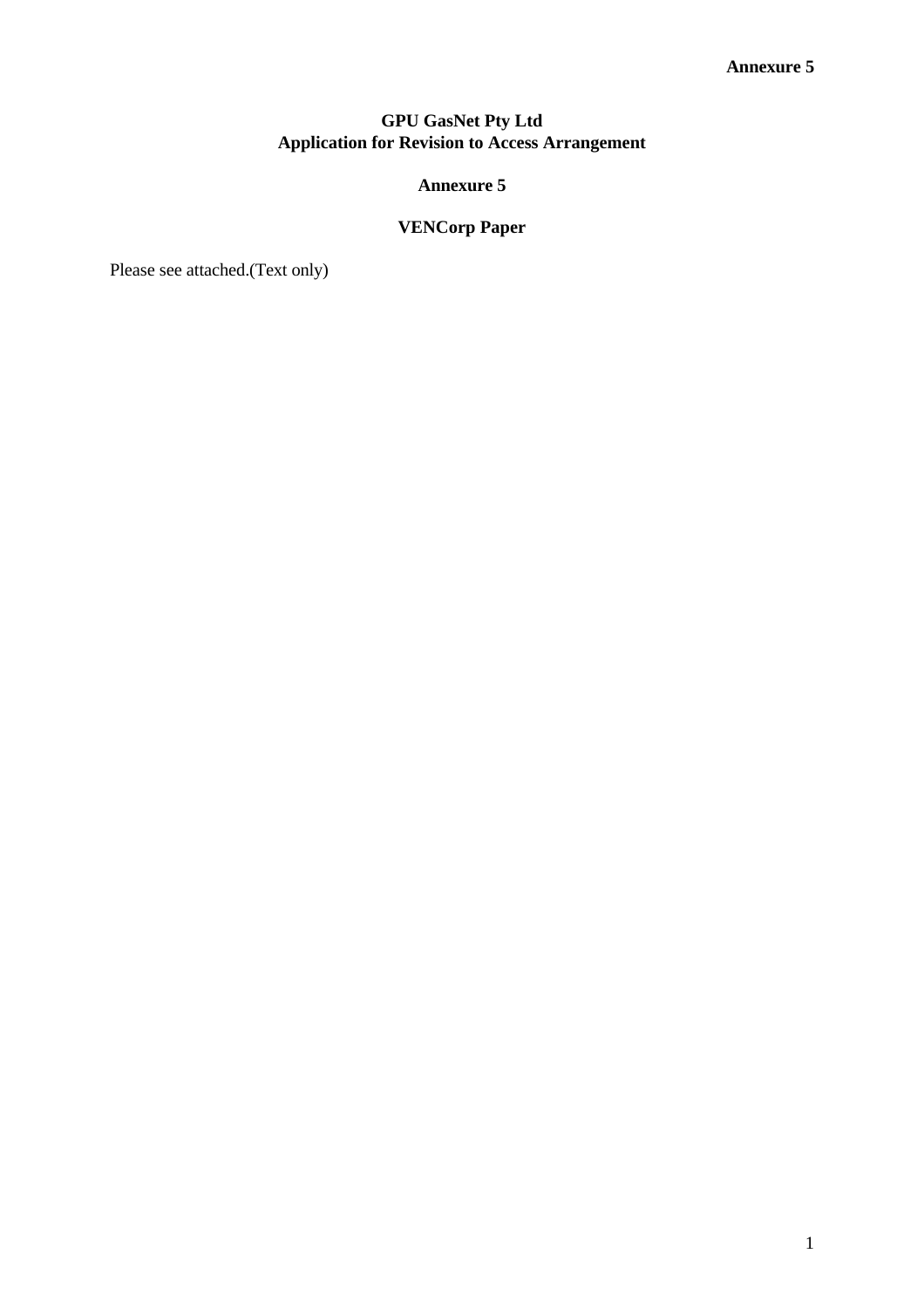# **V E N C o r p**

# **System Security Benefits of the Interconnect and the Springhurst Compressor**

#### **Introduction**

GPU Gasnet has asked VENCorp to prepare a paper which sets out the VENCorp view as to the system security benefits provided to Victorian gas consumers by the Interconnect pipeline and the Springhurst Compressor station. We understand that a demonstration of system-wide benefits may be used to justify roll-in of certain assets to the GPU Gasnet Capital Base.

This paper is limited to a discussion of the physical benefits to system security from these facilities, which is our area of responsibility and expertise. We do not comment on any potential benefits that may flow from increased competition in the gas market.

#### **Summary**

- Considered alone, the Interconnect has and will continue to provide benefit to the total system in the event of a gas supply emergency.
- The Springhurst Compressor through significantly increasing the capacity of the Interconnect has increased system security for Winter 1999.

#### **The Gas Transmission System prior to the construction of the NSW Interconnect**

Prior to the completion of the Interconnect the Gas Transmission System was supplied from a single source of gas at Longford. This gas is transported to Melbourne via a high pressure pipeline that is duplicated along part of its length. Since 1969 Victorian gas consumers have relied upon the integrity of this gas source and of the single pipeline. The capacity of this pipeline is 990TJ/day in comparison to the forecast peak day demand of 1039TJ for an average winter in 1999 and 1114TJ for a 1 in 20 winter.

In 1976 the then Gas & Fuel Corporation prepared plans for an LNG Storage facility near Melbourne, which was commissioned in 1980. The purpose of this facility was to provide system security in conjunction with a needle peak shaving function. The LNG storage capacity is limited to about one day's average system demand and the facility cannot easily or economically be refilled during winter or during periods of supply disruption. The main purpose of the facility in a severe disruption is to manage a controlled shut-down of the system without loss of pressure in the pipes, which could lead to the risk of air entering the distribution pipes potentially causing a serious danger to life and property.

#### **The Interconnect**

Construction of the Interconnect commenced in November 1997. This was a joint EAPL/GPU GasNet project. EAPL took ownership of approximately 60% of the connection and GPU Gasnet took the remainder. A foundation contract of 5 PJ/year and 14TJ/day north to south was established with Energy21 before construction.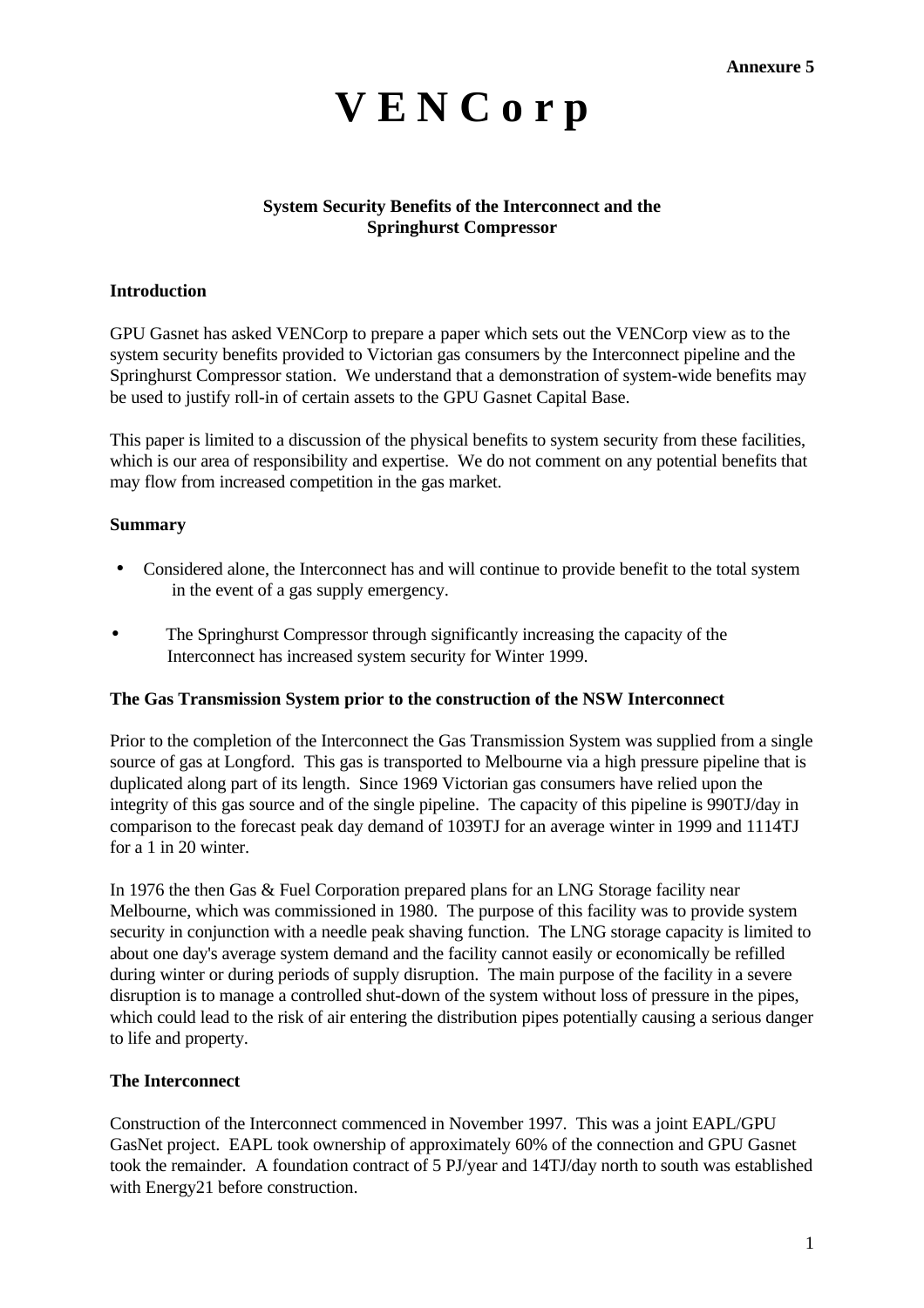Following the Longford "ice blockage" incident in June 1998, TPA and EAPL accelerated the schedule and the Interconnect was commissioned on 10 July 1998.

The Interconnect alone (without compressor augmentation) can supply 35 TJ/day into Victoria. This can be higher depending on demand conditions in NSW and Victoria.

The Interconnect played a vital role during the Longford Gas Emergency that commenced on 25 September 1998 and lasted until restrictions were lifted after 13 October. Gas from the Interconnect supplemented LNG during the curtailment process and enabled pressures to be stabilised. Thereafter the priority users (hospitals, nursing homes, etc) were supplied with gas from the Interconnect. Total flow through the Interconnect over this period was 440 TJ with a peak flow of 44TJ on the 26 September.

The system security benefits of the Interconnect were demonstrated in the Longford Crisis. The Interconnect could also provide security during less serious emergencies, such as compressor failures or pipeline leaks that could reduce gas flows to Northern Victoria and result in unplanned curtailment of industry in the region.

#### **The Springhurst Compressor**

 $\overline{a}$ 

GPU GasNet installed the Springhurst Compressor $1$  as a key component of the Moomba-Melbourne Augmentation Project (MMAP), as part of the Victorian Government's Winter-99 contingency project to secure Victoria's gas supplies over the winter of 1999. The other components of the MMAP are a GPU Gasnet compressor on the EAPL main line at Bulla Park, NSW, and a GPU Gasnet compressor on the EAPL branch line at Young, NSW. The Governments Winter 99 Contingency Project is discussed in more detail in Appendix A.

The Young and Springhurst compressors expand the nominal capacity of north-south flows through the Interconnect from 35 TJ/day to 92 TJ/day. In fact, during testing in May a flow of 98TJ/d was achieved. The Bulla Park compressor maintains required supplies from the EAPL system on days of high demand in NSW that can coincide with peak demand days in Victoria. The Young compressor increases the Interconnect capacity from 35TJ/d to 60TJ/d. The Springhurst compressor provides a further 32TJ/d increase to 92TJ/d and has therefore increased system security for winter 1999.

The future Young, Bulla Park and Springhurst compressors after Winter 1999 is not yet clear, as the arrangements need to be finalised between GPU Gasnet and EAPL. The imperative was to have the compressors operational for Winter 1999. In the event that the Young and Bulla Park compressors were to be removed before winter 2000, the Interconnect capacity would be reduced to 50TJ/d of which 15TJ/d could be attributed to the Springhurst compressor and 35 TJ/d to the Interconnect without compression. As it stands there is insufficient information available for VENCorp to appraise the system security benefits of the Springhurst Compressor post- 1999.

<sup>1</sup> All references to the Springhurst Compressor include the 5 flow control regulators and valves installed on the GPU Gasnet system to manage flows from multiple sources.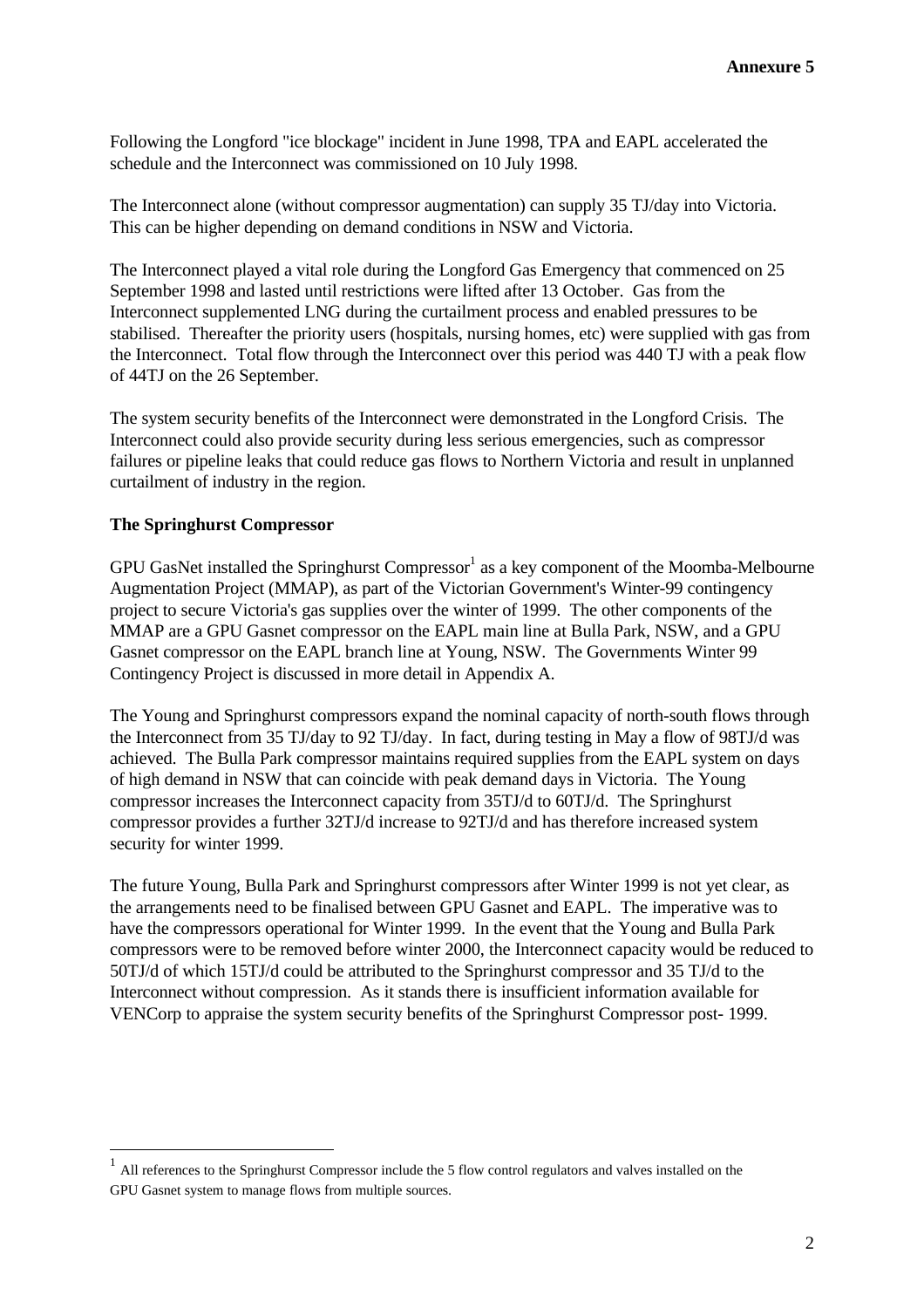# **Appendix A**

#### **The Winter-99 Contingency Project**

Following the Longford Gas Emergency it became apparent to the Victorian Government that there was a serious risk that the Longford No.1 plant might not be reinstated in time for the winter peak in 1999. If Gas Plant No. 1 was completely unavailable it was understood at the time that the injection capacity at Longford would be reduced from its normal level of 990 TJ/day to as low as 650 TJ/day, resulting in severe curtailments and economic disruption. The Victorian Government constituted a number of working parties to develop contingency plans to mitigate the risks and avoid involuntary curtailments. These working parties included Government consultants, GPU Gasnet and VENCorp. The goals of the project were to:

- i) Identify the contingency measures that could make up the potential shortfall in Longford supply.
- ii) Evaluate the options and recommend a preferred strategy, considering: - the cost of each option, - the likelihood of success within the available timeframe.
- iii) Develop the detailed plans to implement the preferred options.

The government commissioned a number of consulting firms to evaluate the supply risks and the viability and cost effectiveness of the alternative supply options (Trowbridge, Stone & Webster). The consultants and working parties surveyed a range of options.

The three preferred options based on cost effectiveness or feasibility were the Moomba-Melbourne Augmentation Project (MMAP), Port Campbell Production and the South West Pipeline (SWP), and Demand Management

Of these, the MMAP was assessed as having the highest probability of being achieved within the required timeframe, once the ability to source compressors had been confirmed by GPU Gasnet. The production and processing facilities were already in place at Moomba, and EAPL had the ability to offer linepack to enhance capacity.

The first two options were delegated to GPU Gasnet for detailed design, costing and implementation after final approval from the Victorian Government.

The other options were eliminated as not cost effective or assessed as of low feasibility:

- propane-air peak shaving,
- LNG imports,
- expansion of the existing LNG plant,
- installation of new dual fuel facilities at a large number of industrial plants,
- portable LPG heating, and
- subsidised weatherisation and efficient appliances.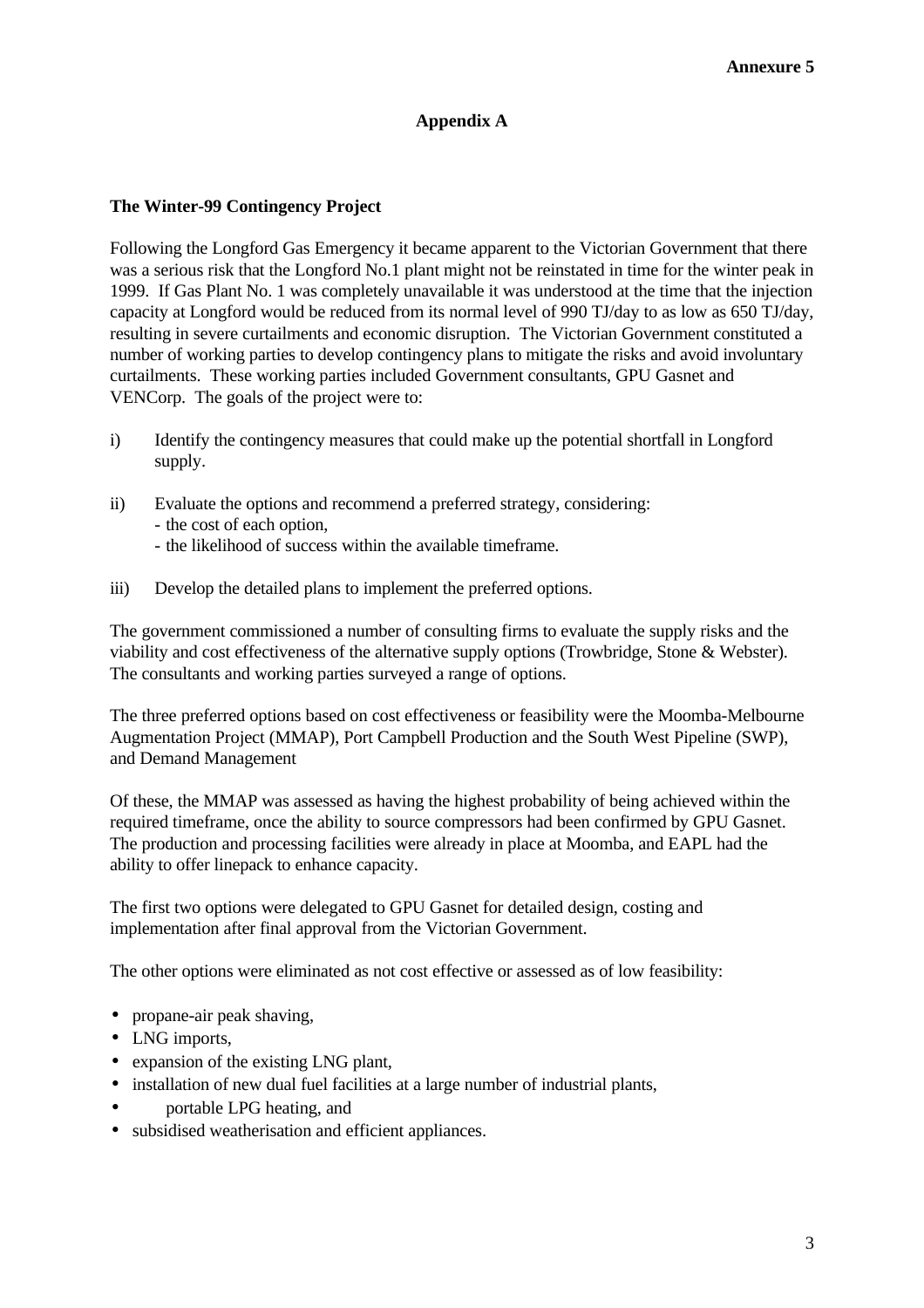#### The Moomba-Melboume Augmentation Project

The Springhurst Compressor<sup>2</sup> is a key component of the Moomba-Melboume Augmentation Project (MMAP), which is part of the Victorian Government's Winter-99 contingency project to secure Victoria's gas supplies over the winter of 1999. The other components of the MMAP are a GPU Gasnet compressor on the EAPL main line at Bulla Park, NSW, and a GPU Gasnet compressor on the EAPL branch line at Young, NSW. Together these three compressors expand the capacity of north-south flows through the Interconnect from 35 TJ/day to 92 TJ/day.

The Young and Springhurst Compressors are required to boost the capacity of the Interconnect. The compressors are appropriately sized and located for their design purpose.

The Young and Springhurst Compressors are each powered by a single Solar Centaur unit. There is no duplicate compressor at either station. The Young site has access to the spare EAPL mainline compressor capacity that is located adjacent to the GPU GasNet unit. However, the failure of the single unit at the Springhurst Compressor would lead to a reduction in capacity of the interconnect from 92 TJ/day to 60 TJ/day. The difference of 32 TJ/d is the flow benefit attributable to the installation of the Springhurst compressor during Winter 1999

The Bulla Park compressor is powered by a Solar Mars unit. The compressor is located adjacent to EAPL mainline compressors that include a redundant unit.

VENCorp understands the basis of the MMAP design and accepts the design as prudent for meeting the required capacity. We understand that EAPL was also heavily involved in determining the design on their part of the system

#### MMAP Utilisation in Winter 99 with Shortfall at Longford

At the time decisions were being made there was no certainty about the availability of supply from Gas Plant 1 at Longford. The impact of a shortfall in supply from Longford was evaluated by Trowbridge . Their evaluation calculated the likely shortfalls in supply under a given reduced supply from Longford, both with and without the planned supplies from the SWP and from Moomba via the Interconnect.

In the absence of any new supply initiatives Trowbridge assumed that the total available peak supply would be 685 TJ/day (650 TJ from Longford and 35 TJ from the Interconnect), with access to LNG for needle peak shaving.

The results of the daily supply-demand balancing exercise carried out by Trowbridge indicated that the following supply contributions could be expected from the expansion of the Interconnect. These values refer to the increase of 57 TJ/day in the capacity of the Interconnect from 35 TJ/day to 92 TJ/day brought about by the MMAP.

The expected days of usage of the enhanced capacity of the MMAP and total PJ to flow would be:

|                | Days used | <b>Additional PJ from MMAP</b> |
|----------------|-----------|--------------------------------|
| Average winter |           | 39PJ                           |
| 1 in 20 winter |           | 4.3 P.I                        |

 $\overline{a}$ 

 $2$  All references to the Springhurst Compressor include the 5 flow control regulators and valves installed on the GPU Gasnet system to manage flows from multiple sources.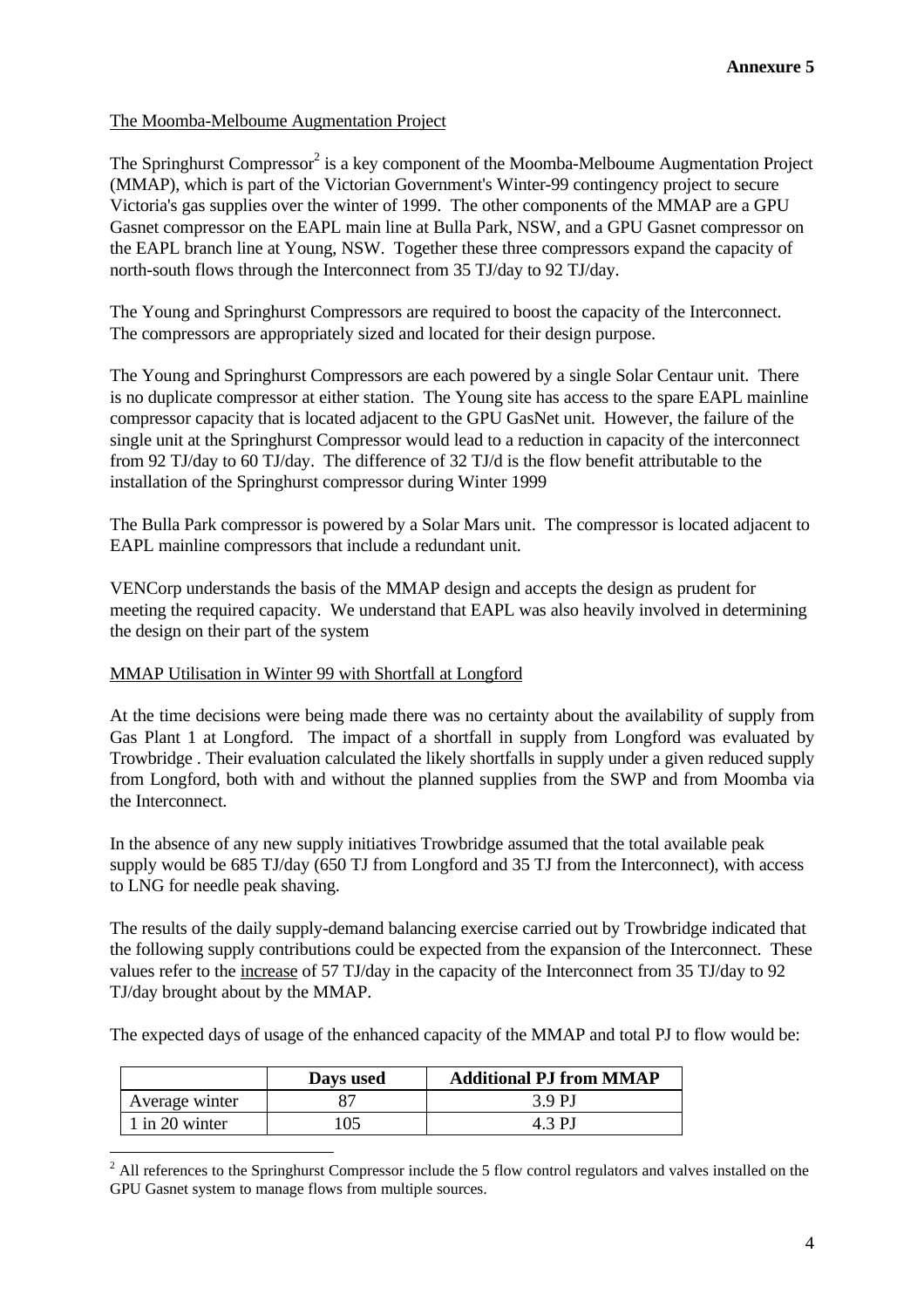These volumes are additional to the volume carried by the Interconnect alone (capacity 35 TJ/d) of approximately 3.0 PJ to 4.0 PJ.

Whilst the table above refers to the MMAP as a whole with no separate figures available to assess the effect of the additional capacity provided by the Springhurst compressor in the modelled scenarios, it is clear that the additional Springhurst capacity would be used on a significant number of days and always on high demand days.

John Savage Manager, Gas Planning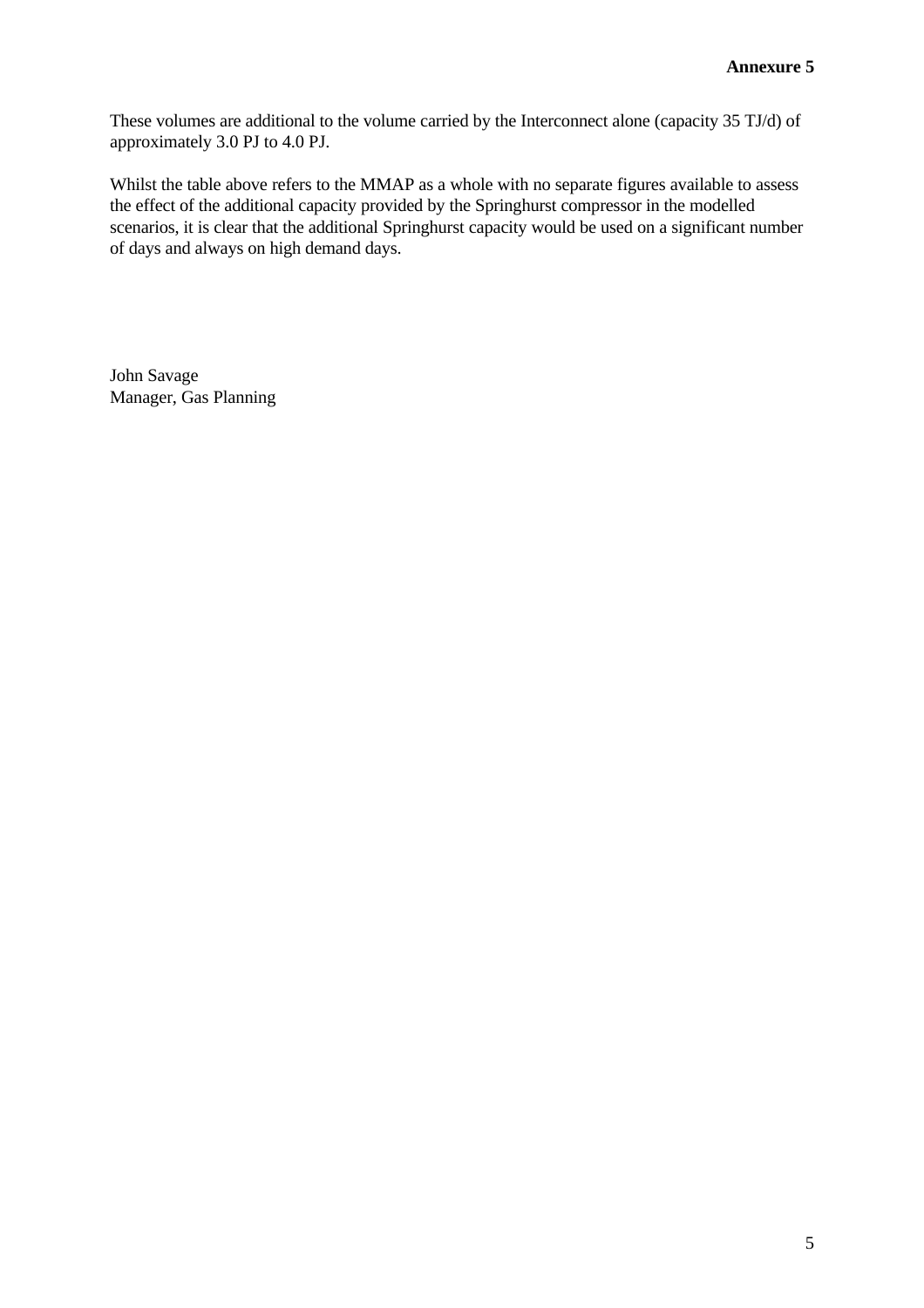# **GPU GasNet Pty Ltd Application for Revision to Access Arrangement**

## **Annexure 6**

# **System Planning Paper**

# **Moomba-Melbourne Augmentation Project - Design Philosophy**

# **1 Background**

The Moomba-Melbourne Augmentation Project was initiated in November 1998, following the fire and explosion at Longford on 25 September 1998, and resulting concerns about security of supply in the forthcoming winter 1999. The objectives were to identify the options for augmentation of the pipelines to carry Cooper Basin gas into Victoria, and to proceed with construction of the appropriate facilities.

Prior to the augmentation, the Moomba-Melbourne system had the following characteristics:

# **1.1 EAPL Mainline**

The EAPL pipeline system transports gas through the 1299 km. mainline from Moomba in South Australia to Wilton, near Sydney, with off-takes at a number of localities to serve the NSW market, and significantly at Young where gas is carried to Wagga and onwards to Victoria via the recently completed Interconnect. The mainline has a diameter of 850 mm. and operates at an MAOP<sup>3</sup> of 6200 kPa (6378 kPa Gauge from Moomba to Bulla Park). There are two large compressor stations on the mainline at Bulla Park and Young, located 578 km and 1033 km from Moomba respectively. The Bulla Park Station consists of two 4400 kW compressor units, and the Young Station contains two compressor units rated at 4500 kW each for mainline compression.

# **1.2 Young-Wollert pipelines**

The pipelines between Young and Wollert (near Melbourne on the GPU pipeline system) have a total length of 536 km and essentially consist of two small diameter (300 mm) laterals joined by a larger diameter Interconnect pipeline (450 mm). Prior to the augmentation these pipeline sections were un-compressed, and the south-flowing capacity was restricted to no more than 20 TJ/day under Winter conditions for firm service (a capacity of 35 TJ/day is available on an interruptible basis). The capacity was limited by the low pressures typically available at Young relative to the GPU pipeline pressures in northern Victoria, and by the significant length of small diameter pipeline.

# **1.3 Victorian System Dynamics**

 $\overline{a}$ 

<sup>&</sup>lt;sup>3</sup> Maximum Allowable Operating Pressure. This is the licensed pressure that cannot be exceeded during pipeline operations.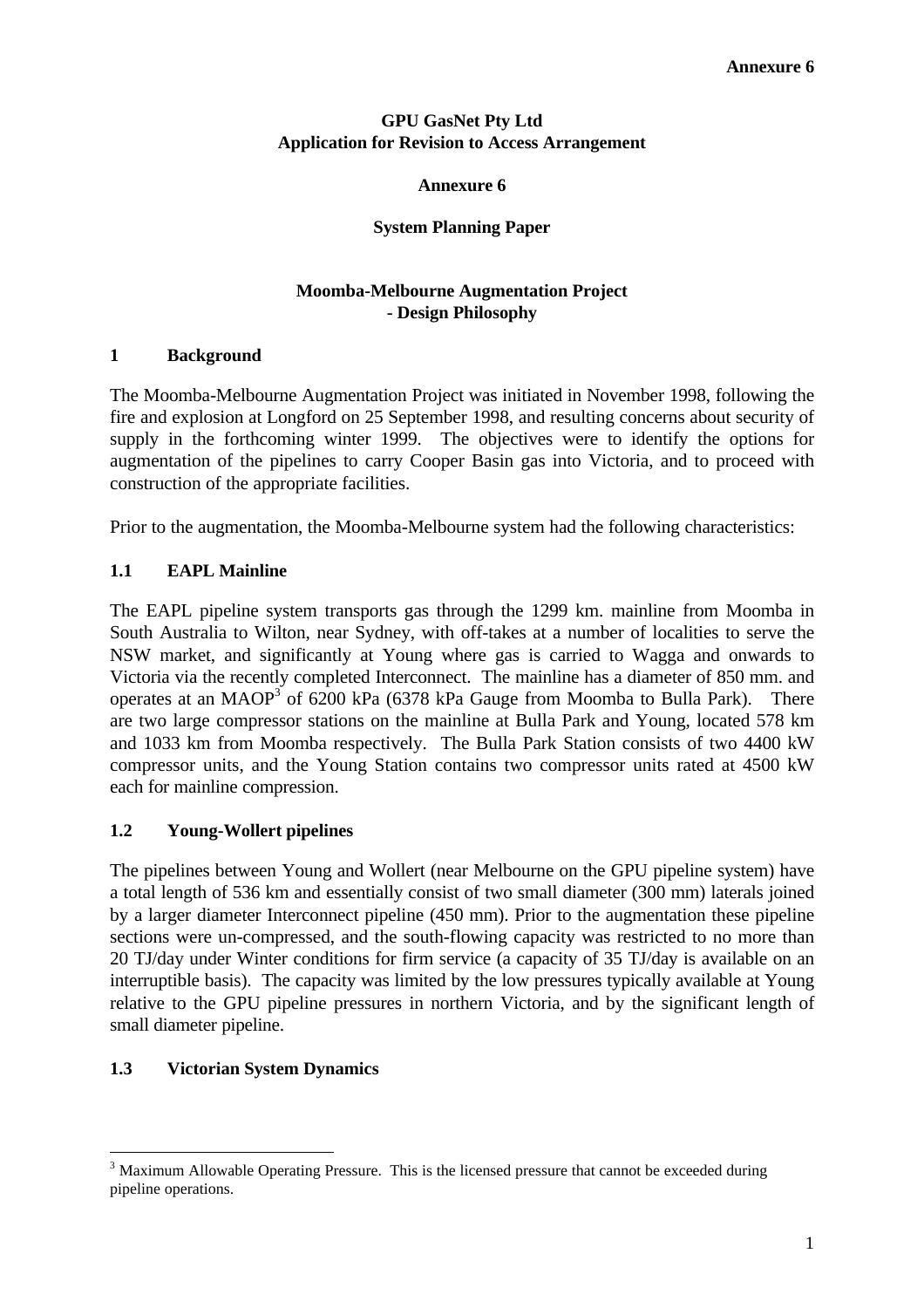The pipeline control systems in Victoria were designed primarily to transport gas from Longford to Victorian markets and northward to the northern Victorian and Albury load centres. In terms of capacity, the Wollert-Albury section was designed for taking gas northward to these localised markets, and significant volumes of gas from NSW were not anticipated. With the original configuration of regulators and valves, significant flows of gas from the north could have difficulty entering the Melbourne system due to back pressure from Longford gas, and flow optimisation with the proposed compression required a reconfiguration of these regulator facilities. Certain pipelines were also at risk of exceeding MAOP from higher pressure gas from NSW without appropriate over-pressure control facilities.

# **2 Capacity Considerations on the EAPL Mainline**

Aside from the restricted capacity of the Young-Wollert pipelines, the primary consideration was determining the capacity enhancements, if any, that were required on the EAPL mainline.

This pipeline had a capacity of 470 TJ/day (before augmentation) subject to pressure and other critical operating parameters, but peak deliveries are typically  $440 + TJ/day$ , consisting of 13.7 TJ/day to Culcairn and the remainder to NSW delivery points. The (+) indicates that on 2-3 days a year the demand might exceed this level. Therefore there was up to an additional 30 TJ/day that could be delivered to Culcairn without re-inforcement of the EAPL mainline.

Following negotiations between the Victorian Government and the Moomba Producers, it was stated that the injection capacity available at Moomba could be increased for a limited time over the winter '99 period by approximately 70 TJ/day. This was available without installing expensive new production and processing facilities at Moomba and in the gas fields. System modelling also concluded that the peak day delivery capacity on the EAPL mainline could be enhanced to deliver a total of 92 TJ/day at Young if additional compressor capacity was installed at Bulla Park (and sufficient compression was installed on the Young to Wollert pipeline). This volume is only achievable by utilisation of the line-pack in the pipeline to deliver peak day quantities. Pipeline operation is such that during weekdays when demand in NSW is high, more gas is taken out of the pipeline than is put in, to be replenished on weekends when NSW demand is lower.

By this means, it was possible to significantly increase the deliverability of the EAPL mainline without significant expenditure on production capacity at Moomba, and at minimum cost for pipeline re-inforcement. The firm peak day capacity made available at Young which may be potentially available for transport into Victoria through the Interconnect by this strategy is 78 TJ/day, in addition to the existing 14 TJ/day.

# **3 Capacity Upgrading of Young to Wollert Pipeline**

 $\overline{a}$ 

Despite the availability at Young of over 90 TJ/day from the EAPL mainline, the lateral from Young to Wollert is itself constrained. The constraint arises from the relatively low pressure available at Young (approximately 4500 kPa after augmentation at Bulla Park when flows into Victoria are high<sup>4</sup>) and the length and small diameter of the pipeline.

<sup>&</sup>lt;sup>4</sup> The power available from the new compressor at Bulla Park is used to maintain the pressure at Young when flows are high. To increase the pressure at Young at these high flows would require very significant additional power at Bulla Park.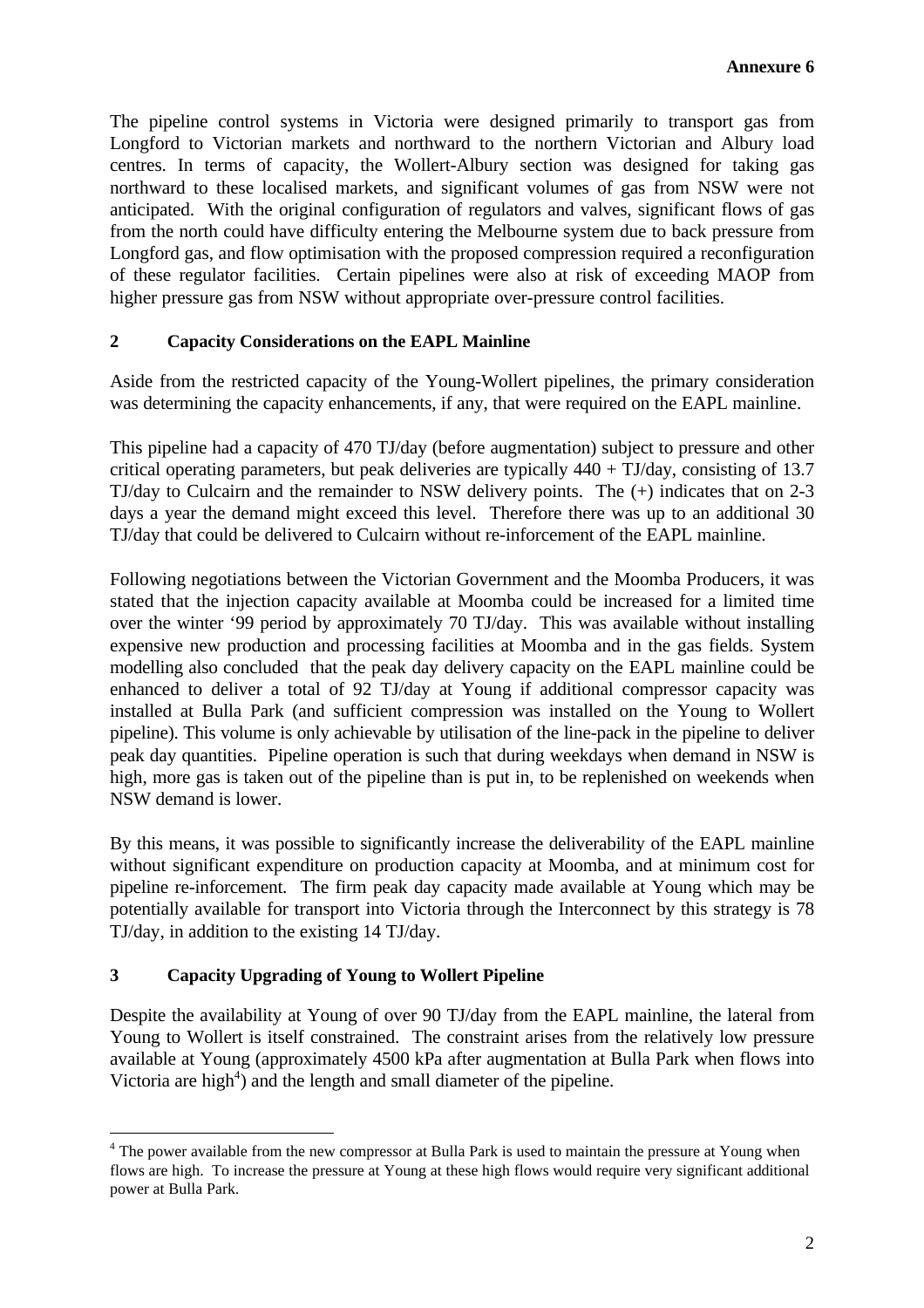Duplication of the pipeline was rejected because of its expense, and the uncertainty as to whether loops could be installed in the available timeframe. An option initially proposed based on standard system planning models was to install compressors at Young (additional to the existing EAPL units), Uranquinty (near Wagga), and at Springhurst, 30 km south of Wodonga. The design requirements were to meet the minimum delivery pressures at Wodonga (2400 kPa), at Carisbrook (3000 kPa) and Wollert (3000 kPa), without exceeding the MAOP of the pipeline at any point. The Young compressor was designed to lift the pressure of the gas to 8120 kPa, which was the MAOP of the Young-Wagga pipeline. Given that gas pressure falls as gas moves along a pipeline due to frictional effects, Uranquinty and Springhurst in this option were sized and located to lift the pressure back to the MAOP of the adjacent pipeline segments.

Further investigation found that whilst the MAOP of the Young to Wagga pipeline was rated at 8120 kPa, it was feasible to re-rate this pipeline to 8500 kPa. This task was undertaken by EAPL with the approval of the NSW government. The result was that the Young compressor could lift the gas pressure to a significantly higher value, thereby removing the need for the downstream Uranquinty compressor station. This stratagem saved approximately \$15 M in investment costs.

The capacity made available by the Young and Springhurst compressors is over 90 TJ/day, raised from an un-compressed firm capacity of no more than 20 TJ/day (under winter conditions). The capacity under this configuration matches the upgraded EAPL mainline capacity. Further evaluations were then undertaken to determine the cost of additional capacity with further compression, but they concluded that the benefit in terms of the limited amount of additional capacity made available was more than outweighed by the significant capital and operating costs involved.

#### *Control Facilities Augmentation*

The system models indicated the need to augment facilities on the GPU GasNet transmission system in order to give VENCorp (the system operator) the ability to deliver 92 TJ/day to customers (principally in the metropolitan area) under all system and operational circumstances. Modeling studies indicated the need for a city gate at Barnawartha, pressure limiters at Wandong and Wollert, and an automated line valve at Ballan. (It also became apparent that EAPL would need to upgrade their facility at Culcairn to handle the increase in flow, which was done at their cost).

Barnawartha city gate was required to protect the Wollert to Wodonga pipeline (MAOP 7400 kPa) from damage which could be caused by high pressures in the Young to Wagga Wagga pipeline (MAOP 8500 kPa). The purpose of the pressure protection regulator at Barnawartha is essentially to maintain pressures in the Victorian pipelines below the current operating license pressure of 7400 kPag. The protection system will close the main line valve whenever inlet pressure exceeds 7400 kPag. It can then pass up to 60 000  $\text{sm}^3/\text{hr}$ . When the high pressure condition has receded, the main line valves can be re-opened, and the regulators can close. The inlet pressure to the regulator station will be approximately 7400 kPag with an expected allowable pressure drop of 500 kPag.

The purpose of the pressure limiter at Wandong is to restrict/control gas flows from the Wollert to Wodonga pipeline system into the Bendigo pipeline system, with Carisbrook as the